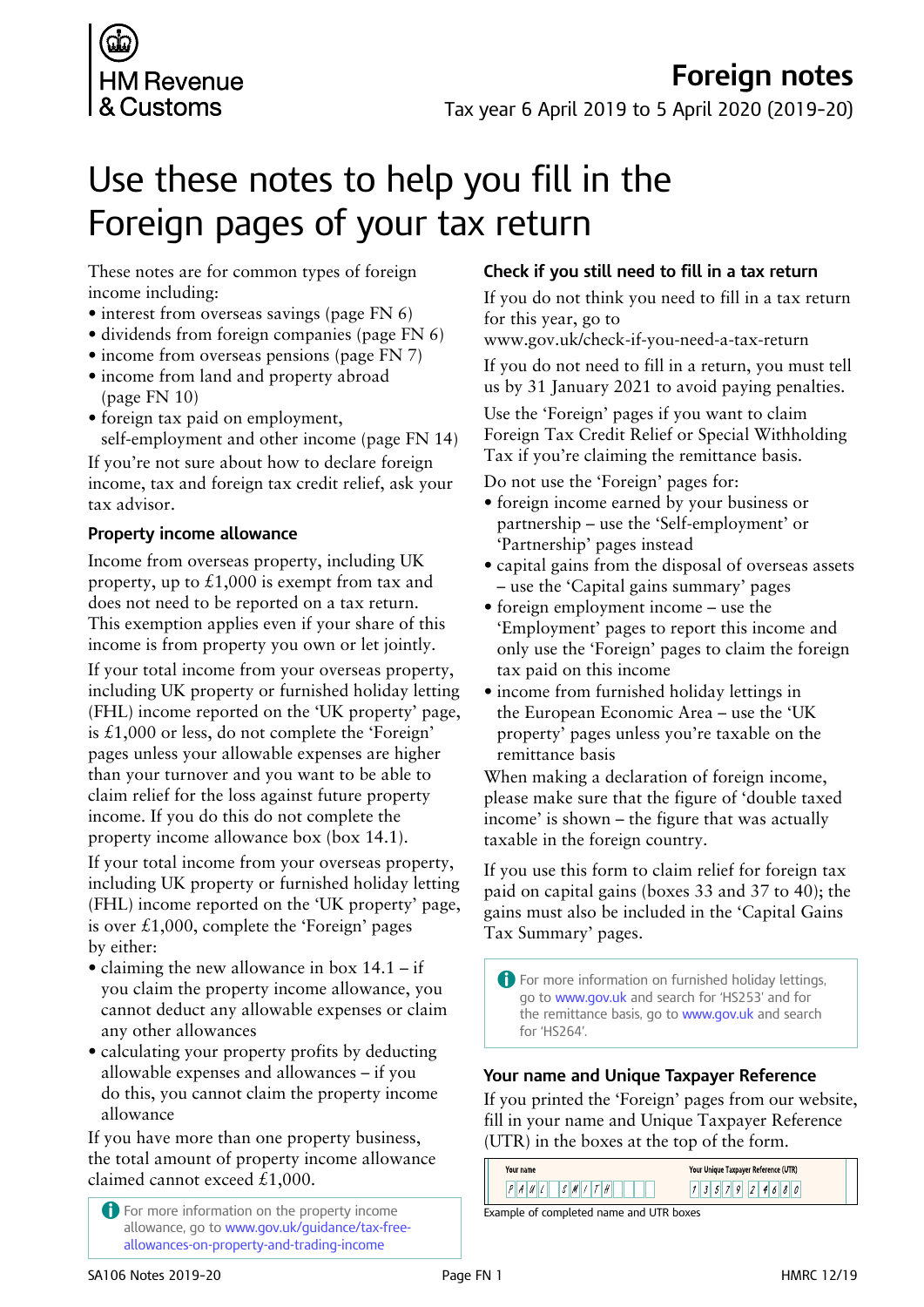## **Unremittable income**

If you claimed any income as unremittable in an earlier tax year and the restrictions preventing you from bringing that income to the UK stopped during the 2019 to 2020 tax year, you must convert that foreign income and tax into UK pounds using the exchange rate when the restriction ended.

This is foreign income that you could not bring to the UK because of exchange controls or a shortage of foreign currency in the overseas country. If you later bring this income into the UK, convert the income and foreign tax into UK pounds, using the exchange rate at the time of the remittance.

#### **Box 1 If you were unable to transfer any of your overseas income to the UK, put 'X' in the box**

If you put an 'X' in box 1, you must give details of the country where the income arose, the amount in foreign currency and any foreign tax you've paid in 'Any other information' on page TR 7 of your tax return.

## **Foreign Tax Credit Relief**

If you've paid tax in another country on your overseas income you can claim Foreign Tax Credit Relief (FTCR) if:

- you're a UK resident
- the foreign income was properly charged under that country's law, this means that you should have taken reasonable steps, (for example, filing an overseas tax return), to claim all available allowances, relief and exemptions in that country
- the amount of FTCR does not exceed UK tax on the same item of income or gains
- there's a double taxation agreement (DTA) and foreign tax relief is restricted to the minimum foreign tax payable in the agreement

A DTA is an arrangement to avoid taxing the same item twice. If a DTA is in place, you should check how its terms apply to you prior to making a claim for FTCR. Only admissible deductions should be included as part of a claim to FTCR – the Double Taxation Manual provides more information on which deductions are admissible.

If a DTA does not give the other country the right to tax the income, you cannot claim FTCR and must claim relief in the other country. If a DTA states the other country can only tax the income at a particular rate, and you've paid tax to the other country at a higher rate, you must restrict your claim to FTCR to the rate specified in the DTA.

If no DTA exists, or the agreement does not cover that particular foreign tax, relief is only available if the tax matches UK Income Tax or Capital Gains Tax.

For more information, go to www.gov.uk/government/publications/doubletaxation-treaties-territory-residents-with-ukincome

#### **Box 2 If you're calculating your tax, enter the total Foreign Tax Credit Relief on your income**

You do not have to work out the FTCR yourself. We'll do this for you if you complete other relevant boxes and send your tax return by the filing date. Only fill in box 2 if you want to calculate the FTCR yourself.

If you want to calculate FTCR, use Helpsheet 263, 'Relief for foreign tax paid' first. Put the total amount of relief in box 2.

**A** For more information, go to www.gov.uk and search for 'HS263'.

## **Income from overseas sources**

If you put any amounts on page F 2 and page F 3, convert the income into UK pounds using the exchange rate at the time the income arose. If you're not sure, ask your tax adviser or go to www.gov.uk/government/publications/ exchange-rates-for-customs-and-vat-yearly

Put the full amount in the relevant boxes (even if you did not bring the income into the UK) and fill in the 'Total' boxes on page F 3.

Check the relevant double taxation treaty for any limits to the reliefs you can claim.

If you do not have room for all your entries, attach a separate sheet for each type of income.

## **Column A**

Use the list on pages FN 3 to FN 5 to find the 3-letter code for the country where your income arose. Put that code in column A. Use a separate row for each country.

| Interest and other income from overseas savind |
|------------------------------------------------|
|                                                |

Example of the country code for Jersey, column A

#### **Country or territory list**

A '•' in the second column of the list shows that the UK has a DTA with that country or territory.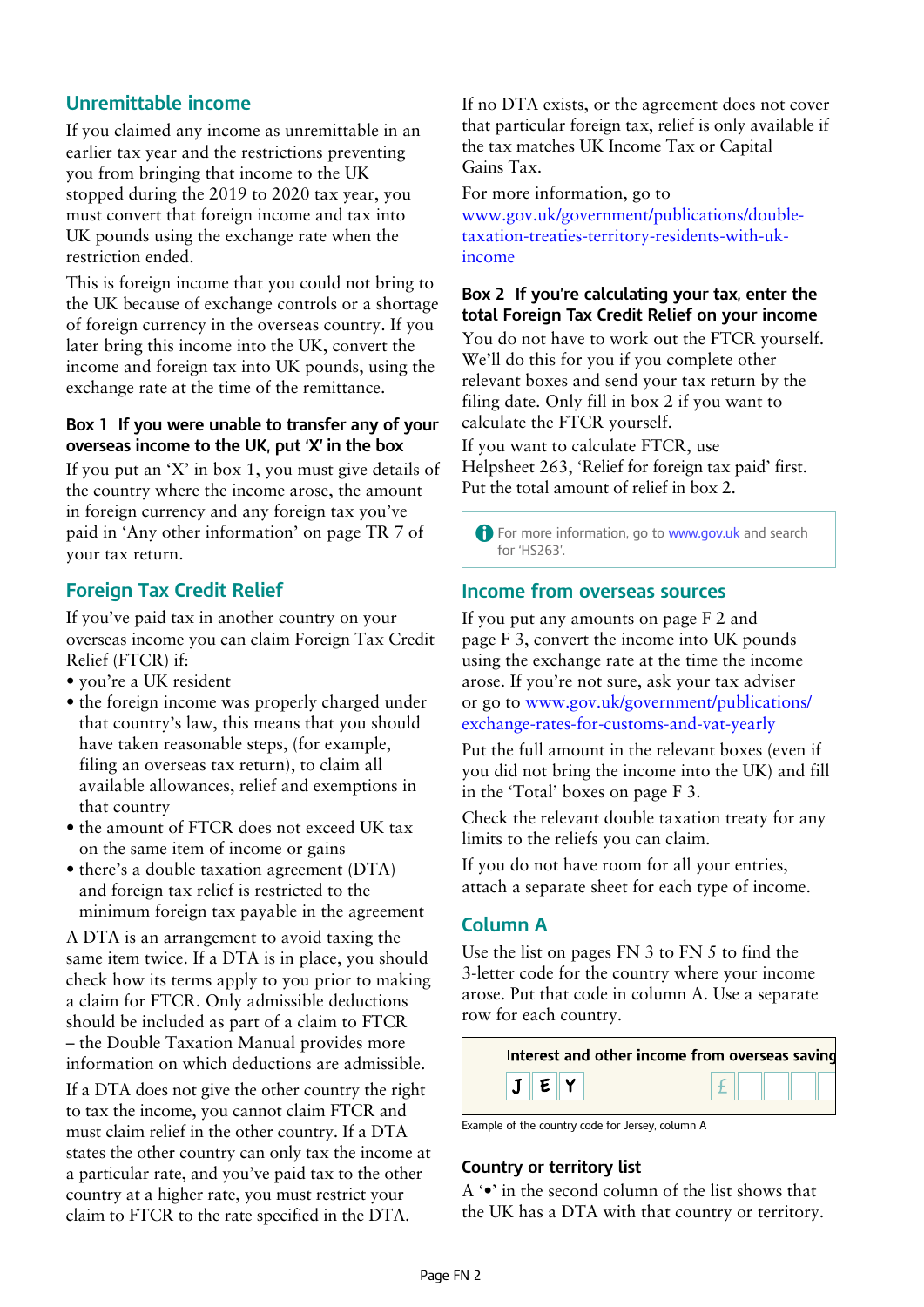| Country or territory          | <b>DTA</b> | 3-letter<br>code |
|-------------------------------|------------|------------------|
| Afghanistan                   |            | <b>AFG</b>       |
| Albania                       | $\bullet$  | ALB              |
| Algeria                       |            | <b>DZA</b>       |
| American Samoa                |            | <b>ASM</b>       |
| Andorra                       |            | <b>AND</b>       |
| Angola                        |            | AGO              |
| Anguilla                      |            | AIA              |
| Antigua and Barbuda           | $\bullet$  | <b>ATG</b>       |
| Argentina                     | $\bullet$  | <b>ARG</b>       |
| Armenia                       | $\bullet$  | <b>ARM</b>       |
| Aruba                         |            | <b>ABW</b>       |
| Australia                     | $\bullet$  | AUS              |
| Austria                       | $\bullet$  | <b>AUT</b>       |
| Azerbaijan                    | $\bullet$  | AZE              |
| <b>Bahamas</b>                |            | <b>BHS</b>       |
| <b>Bahrain</b>                | $\bullet$  | <b>BHR</b>       |
| Bangladesh                    | $\bullet$  | BGD              |
| <b>Barbados</b>               | $\bullet$  | <b>BRB</b>       |
| <b>Belarus</b>                | ٠          | <b>BLR</b>       |
| Belgium                       | $\bullet$  | <b>BEL</b>       |
| <b>Belize</b>                 | $\bullet$  | <b>BLZ</b>       |
| Benin                         |            | <b>BEN</b>       |
| Bermuda                       |            | <b>BMU</b>       |
| Bhutan                        |            | <b>BTN</b>       |
| <b>Bolivia</b>                | $\bullet$  | <b>BOL</b>       |
| <b>Bonaire</b>                |            | <b>BES</b>       |
| Bosnia and Herzegovina        | $\bullet$  | BIH              |
| Botswana                      | $\bullet$  | <b>BWA</b>       |
| <b>Brazil</b>                 |            | <b>BRA</b>       |
| British Virgin Islands        | $\bullet$  | VGB              |
| Brunei Darussalam             | $\bullet$  | <b>BRN</b>       |
| Bulgaria                      | $\bullet$  | <b>BGR</b>       |
| <b>Burkino Faso</b>           |            | <b>BFA</b>       |
| Burma (also known as Myanmar) | $\bullet$  | <b>MMR</b>       |
| Burundi                       |            | <b>BDI</b>       |
| Cambodia                      |            | <b>KHM</b>       |
| Cameroon                      |            | <b>CMR</b>       |
| Canada                        |            | <b>CAN</b>       |
| Cape Verde                    |            | <b>CPV</b>       |
| Cayman Islands                | $\bullet$  | <b>CYM</b>       |
| Central African Republic      |            | CAF              |
| Chad                          |            | TCD              |
| Chile                         | ۰          | CHL.             |
| China                         | $\bullet$  | <b>CHN</b>       |
| Christmas Island              | $\bullet$  | <b>CXR</b>       |
| Cocos (Keeling) Islands       | $\bullet$  | CCK              |

|                                                      |           | 3-letter   |
|------------------------------------------------------|-----------|------------|
| <b>Country or territory</b>                          | DTA       | code       |
| Colombia                                             |           | <b>COL</b> |
| Comoros                                              |           | COM        |
| Congo                                                |           | COG        |
| Cook Islands                                         |           | <b>COK</b> |
| Costa Rica                                           |           | CRI        |
| Côte d'Ivoire                                        |           | <b>CIV</b> |
| Croatia                                              | $\bullet$ | <b>HRV</b> |
| Cuba                                                 |           | <b>CUB</b> |
| Curaçao                                              |           | <b>CUW</b> |
| Cyprus                                               | ٠         | <b>CYP</b> |
| Czech Republic                                       | $\bullet$ | CZE        |
| Democratic Republic of the Congo<br>(formerly Zaire) |           | COD        |
| Denmark                                              | $\bullet$ | <b>DNK</b> |
| Djibouti                                             |           | DJI        |
| Dominica                                             |           | <b>DMA</b> |
| Dominican Republic                                   |           | <b>DOM</b> |
| Ecuador                                              |           | ECU        |
| Egypt                                                | $\bullet$ | EGY        |
| El Salvador                                          |           | <b>SLV</b> |
| Equatorial Guinea                                    |           | <b>GNO</b> |
| Eritrea                                              |           | eri        |
| Estonia                                              | $\bullet$ | EST        |
| Ethiopia                                             | $\bullet$ | <b>ETH</b> |
| <b>Falkland Islands</b>                              | ٠         | <b>FLK</b> |
| Faroe Islands                                        |           | <b>FRO</b> |
| Fiji                                                 |           | <b>FJI</b> |
| Finland                                              |           | <b>FIN</b> |
| France                                               |           | <b>FRA</b> |
| French Guiana                                        |           | <b>GUF</b> |
| French Polynesia                                     |           | <b>PYF</b> |
| Gabon                                                |           | GAB        |
| Gambia                                               | $\bullet$ | GMB        |
| Georgia                                              |           | <b>GEO</b> |
| Germany                                              |           | <b>DEU</b> |
| Ghana                                                | $\bullet$ | GHA        |
| Gibraltar                                            |           | GIB        |
| Greece                                               |           | GRC        |
| Greenland                                            |           | GRL        |
| Grenada                                              |           | GRD        |
| Guadeloupe                                           |           | <b>GLP</b> |
| Guam                                                 |           | <b>GUM</b> |
| Guatemala                                            |           | <b>GTM</b> |
| Guernsey                                             |           | GGY        |
|                                                      |           |            |
| Guinea                                               |           | GIN        |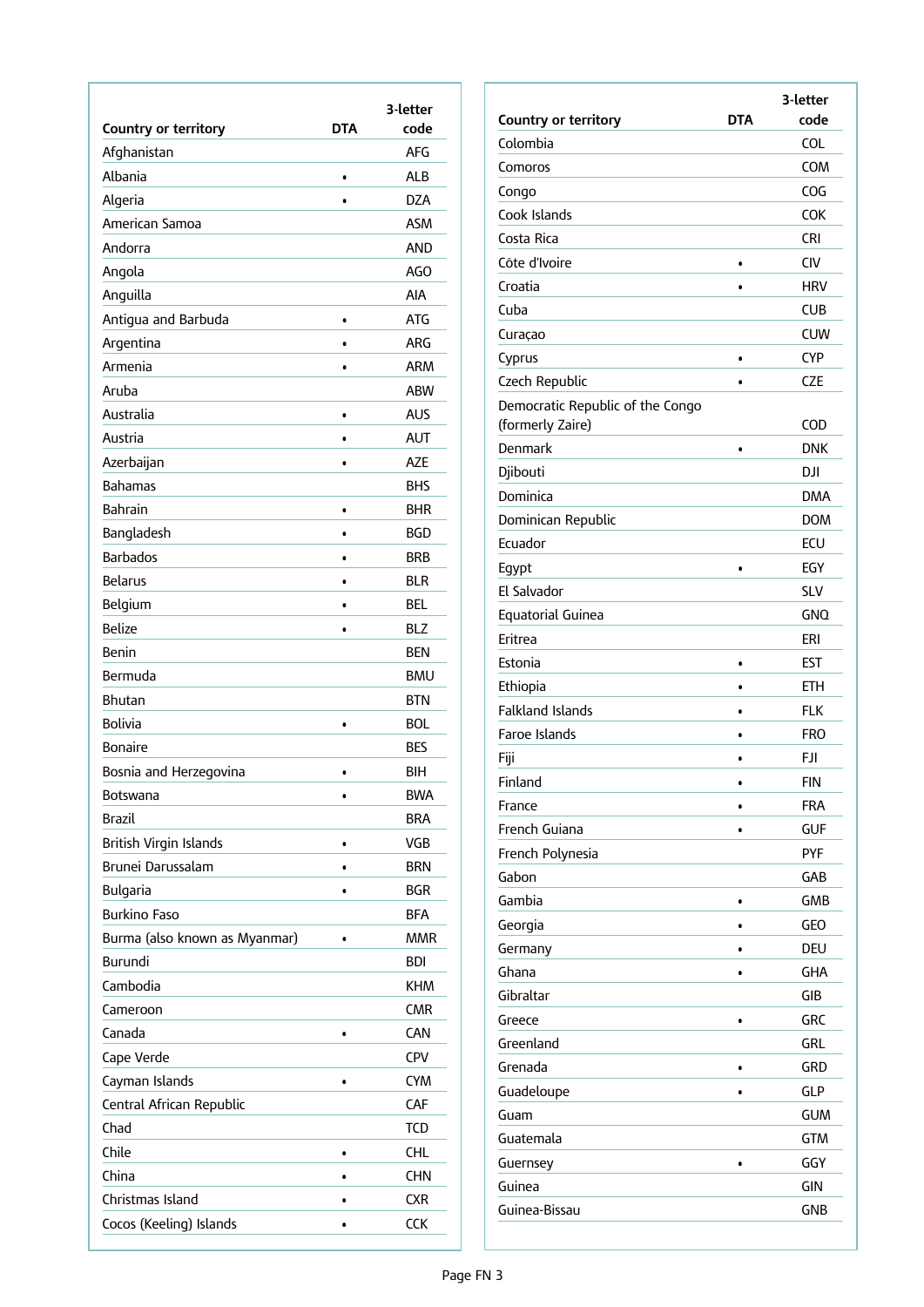| code<br>DTA<br>GUY<br>Guyana<br>$\bullet$<br>Haiti<br>HTI<br>Honduras<br><b>HND</b><br>Hong Kong (SAR)<br>HKG<br>$\bullet$<br>Hungary<br>HUN<br>$\bullet$<br>Iceland<br>ISL<br>$\bullet$<br>India<br>IND<br>Indonesia<br><b>IDN</b><br><b>IRN</b><br>Iran<br>IRQ.<br>Iraq<br>Ireland (Republic of)<br>irl<br>$\bullet$<br>Isle of Man<br><b>IMN</b><br>٠<br>Israel<br>isr<br>$\bullet$<br>Italy<br>ITA<br>$\bullet$<br>Jamaica<br><b>JAM</b><br>$\bullet$<br><b>JPN</b><br>Japan<br><b>JEY</b><br>Jersey<br>٠<br>Jordan<br>JOR<br>$\bullet$<br>Kazakhstan<br>KAZ<br>$\bullet$<br><b>KEN</b><br>Kenya<br>$\bullet$<br>Kiribati<br>KIR<br>Kosovo<br>XKX<br>$\bullet$<br>Kuwait<br><b>KWT</b><br>$\bullet$<br>KGZ<br>Kyrgyzstan<br><b>LAO</b><br>Laos<br>Latvia<br>LVA<br>$\bullet$<br>Lebanon<br>LBN<br>Lesotho<br>LSO<br>$\bullet$<br>Liberia<br>LBR<br>Libya<br>LBY<br>٠<br>Liechtenstein<br>LIE<br>$\bullet$<br>Lithuania<br><b>LTU</b><br>Luxembourg<br><b>LUX</b><br>Macao (SAR)<br><b>MAC</b><br>Macedonia (FYR)<br><b>MKD</b><br>$\bullet$<br>Madagascar<br><b>MDG</b><br>Malawi<br><b>MWI</b><br>$\bullet$<br>Malaysia<br><b>MYS</b><br>Maldives<br>MDV<br>Mali<br>MLI<br>Malta<br><b>MLT</b><br>$\bullet$<br>Marshall Islands<br><b>MHL</b><br><b>MTQ</b><br>Martinique<br>$\bullet$<br>Mauritania<br><b>MRT</b><br>Mauritius<br><b>MUS</b> |                      | 3-letter |
|----------------------------------------------------------------------------------------------------------------------------------------------------------------------------------------------------------------------------------------------------------------------------------------------------------------------------------------------------------------------------------------------------------------------------------------------------------------------------------------------------------------------------------------------------------------------------------------------------------------------------------------------------------------------------------------------------------------------------------------------------------------------------------------------------------------------------------------------------------------------------------------------------------------------------------------------------------------------------------------------------------------------------------------------------------------------------------------------------------------------------------------------------------------------------------------------------------------------------------------------------------------------------------------------------------------------------------------------------|----------------------|----------|
|                                                                                                                                                                                                                                                                                                                                                                                                                                                                                                                                                                                                                                                                                                                                                                                                                                                                                                                                                                                                                                                                                                                                                                                                                                                                                                                                                    | Country or territory |          |
|                                                                                                                                                                                                                                                                                                                                                                                                                                                                                                                                                                                                                                                                                                                                                                                                                                                                                                                                                                                                                                                                                                                                                                                                                                                                                                                                                    |                      |          |
|                                                                                                                                                                                                                                                                                                                                                                                                                                                                                                                                                                                                                                                                                                                                                                                                                                                                                                                                                                                                                                                                                                                                                                                                                                                                                                                                                    |                      |          |
|                                                                                                                                                                                                                                                                                                                                                                                                                                                                                                                                                                                                                                                                                                                                                                                                                                                                                                                                                                                                                                                                                                                                                                                                                                                                                                                                                    |                      |          |
|                                                                                                                                                                                                                                                                                                                                                                                                                                                                                                                                                                                                                                                                                                                                                                                                                                                                                                                                                                                                                                                                                                                                                                                                                                                                                                                                                    |                      |          |
|                                                                                                                                                                                                                                                                                                                                                                                                                                                                                                                                                                                                                                                                                                                                                                                                                                                                                                                                                                                                                                                                                                                                                                                                                                                                                                                                                    |                      |          |
|                                                                                                                                                                                                                                                                                                                                                                                                                                                                                                                                                                                                                                                                                                                                                                                                                                                                                                                                                                                                                                                                                                                                                                                                                                                                                                                                                    |                      |          |
|                                                                                                                                                                                                                                                                                                                                                                                                                                                                                                                                                                                                                                                                                                                                                                                                                                                                                                                                                                                                                                                                                                                                                                                                                                                                                                                                                    |                      |          |
|                                                                                                                                                                                                                                                                                                                                                                                                                                                                                                                                                                                                                                                                                                                                                                                                                                                                                                                                                                                                                                                                                                                                                                                                                                                                                                                                                    |                      |          |
|                                                                                                                                                                                                                                                                                                                                                                                                                                                                                                                                                                                                                                                                                                                                                                                                                                                                                                                                                                                                                                                                                                                                                                                                                                                                                                                                                    |                      |          |
|                                                                                                                                                                                                                                                                                                                                                                                                                                                                                                                                                                                                                                                                                                                                                                                                                                                                                                                                                                                                                                                                                                                                                                                                                                                                                                                                                    |                      |          |
|                                                                                                                                                                                                                                                                                                                                                                                                                                                                                                                                                                                                                                                                                                                                                                                                                                                                                                                                                                                                                                                                                                                                                                                                                                                                                                                                                    |                      |          |
|                                                                                                                                                                                                                                                                                                                                                                                                                                                                                                                                                                                                                                                                                                                                                                                                                                                                                                                                                                                                                                                                                                                                                                                                                                                                                                                                                    |                      |          |
|                                                                                                                                                                                                                                                                                                                                                                                                                                                                                                                                                                                                                                                                                                                                                                                                                                                                                                                                                                                                                                                                                                                                                                                                                                                                                                                                                    |                      |          |
|                                                                                                                                                                                                                                                                                                                                                                                                                                                                                                                                                                                                                                                                                                                                                                                                                                                                                                                                                                                                                                                                                                                                                                                                                                                                                                                                                    |                      |          |
|                                                                                                                                                                                                                                                                                                                                                                                                                                                                                                                                                                                                                                                                                                                                                                                                                                                                                                                                                                                                                                                                                                                                                                                                                                                                                                                                                    |                      |          |
|                                                                                                                                                                                                                                                                                                                                                                                                                                                                                                                                                                                                                                                                                                                                                                                                                                                                                                                                                                                                                                                                                                                                                                                                                                                                                                                                                    |                      |          |
|                                                                                                                                                                                                                                                                                                                                                                                                                                                                                                                                                                                                                                                                                                                                                                                                                                                                                                                                                                                                                                                                                                                                                                                                                                                                                                                                                    |                      |          |
|                                                                                                                                                                                                                                                                                                                                                                                                                                                                                                                                                                                                                                                                                                                                                                                                                                                                                                                                                                                                                                                                                                                                                                                                                                                                                                                                                    |                      |          |
|                                                                                                                                                                                                                                                                                                                                                                                                                                                                                                                                                                                                                                                                                                                                                                                                                                                                                                                                                                                                                                                                                                                                                                                                                                                                                                                                                    |                      |          |
|                                                                                                                                                                                                                                                                                                                                                                                                                                                                                                                                                                                                                                                                                                                                                                                                                                                                                                                                                                                                                                                                                                                                                                                                                                                                                                                                                    |                      |          |
|                                                                                                                                                                                                                                                                                                                                                                                                                                                                                                                                                                                                                                                                                                                                                                                                                                                                                                                                                                                                                                                                                                                                                                                                                                                                                                                                                    |                      |          |
|                                                                                                                                                                                                                                                                                                                                                                                                                                                                                                                                                                                                                                                                                                                                                                                                                                                                                                                                                                                                                                                                                                                                                                                                                                                                                                                                                    |                      |          |
|                                                                                                                                                                                                                                                                                                                                                                                                                                                                                                                                                                                                                                                                                                                                                                                                                                                                                                                                                                                                                                                                                                                                                                                                                                                                                                                                                    |                      |          |
|                                                                                                                                                                                                                                                                                                                                                                                                                                                                                                                                                                                                                                                                                                                                                                                                                                                                                                                                                                                                                                                                                                                                                                                                                                                                                                                                                    |                      |          |
|                                                                                                                                                                                                                                                                                                                                                                                                                                                                                                                                                                                                                                                                                                                                                                                                                                                                                                                                                                                                                                                                                                                                                                                                                                                                                                                                                    |                      |          |
|                                                                                                                                                                                                                                                                                                                                                                                                                                                                                                                                                                                                                                                                                                                                                                                                                                                                                                                                                                                                                                                                                                                                                                                                                                                                                                                                                    |                      |          |
|                                                                                                                                                                                                                                                                                                                                                                                                                                                                                                                                                                                                                                                                                                                                                                                                                                                                                                                                                                                                                                                                                                                                                                                                                                                                                                                                                    |                      |          |
|                                                                                                                                                                                                                                                                                                                                                                                                                                                                                                                                                                                                                                                                                                                                                                                                                                                                                                                                                                                                                                                                                                                                                                                                                                                                                                                                                    |                      |          |
|                                                                                                                                                                                                                                                                                                                                                                                                                                                                                                                                                                                                                                                                                                                                                                                                                                                                                                                                                                                                                                                                                                                                                                                                                                                                                                                                                    |                      |          |
|                                                                                                                                                                                                                                                                                                                                                                                                                                                                                                                                                                                                                                                                                                                                                                                                                                                                                                                                                                                                                                                                                                                                                                                                                                                                                                                                                    |                      |          |
|                                                                                                                                                                                                                                                                                                                                                                                                                                                                                                                                                                                                                                                                                                                                                                                                                                                                                                                                                                                                                                                                                                                                                                                                                                                                                                                                                    |                      |          |
|                                                                                                                                                                                                                                                                                                                                                                                                                                                                                                                                                                                                                                                                                                                                                                                                                                                                                                                                                                                                                                                                                                                                                                                                                                                                                                                                                    |                      |          |
|                                                                                                                                                                                                                                                                                                                                                                                                                                                                                                                                                                                                                                                                                                                                                                                                                                                                                                                                                                                                                                                                                                                                                                                                                                                                                                                                                    |                      |          |
|                                                                                                                                                                                                                                                                                                                                                                                                                                                                                                                                                                                                                                                                                                                                                                                                                                                                                                                                                                                                                                                                                                                                                                                                                                                                                                                                                    |                      |          |
|                                                                                                                                                                                                                                                                                                                                                                                                                                                                                                                                                                                                                                                                                                                                                                                                                                                                                                                                                                                                                                                                                                                                                                                                                                                                                                                                                    |                      |          |
|                                                                                                                                                                                                                                                                                                                                                                                                                                                                                                                                                                                                                                                                                                                                                                                                                                                                                                                                                                                                                                                                                                                                                                                                                                                                                                                                                    |                      |          |
|                                                                                                                                                                                                                                                                                                                                                                                                                                                                                                                                                                                                                                                                                                                                                                                                                                                                                                                                                                                                                                                                                                                                                                                                                                                                                                                                                    |                      |          |
|                                                                                                                                                                                                                                                                                                                                                                                                                                                                                                                                                                                                                                                                                                                                                                                                                                                                                                                                                                                                                                                                                                                                                                                                                                                                                                                                                    |                      |          |
|                                                                                                                                                                                                                                                                                                                                                                                                                                                                                                                                                                                                                                                                                                                                                                                                                                                                                                                                                                                                                                                                                                                                                                                                                                                                                                                                                    |                      |          |
|                                                                                                                                                                                                                                                                                                                                                                                                                                                                                                                                                                                                                                                                                                                                                                                                                                                                                                                                                                                                                                                                                                                                                                                                                                                                                                                                                    |                      |          |
|                                                                                                                                                                                                                                                                                                                                                                                                                                                                                                                                                                                                                                                                                                                                                                                                                                                                                                                                                                                                                                                                                                                                                                                                                                                                                                                                                    |                      |          |
|                                                                                                                                                                                                                                                                                                                                                                                                                                                                                                                                                                                                                                                                                                                                                                                                                                                                                                                                                                                                                                                                                                                                                                                                                                                                                                                                                    |                      |          |
|                                                                                                                                                                                                                                                                                                                                                                                                                                                                                                                                                                                                                                                                                                                                                                                                                                                                                                                                                                                                                                                                                                                                                                                                                                                                                                                                                    |                      |          |
|                                                                                                                                                                                                                                                                                                                                                                                                                                                                                                                                                                                                                                                                                                                                                                                                                                                                                                                                                                                                                                                                                                                                                                                                                                                                                                                                                    |                      |          |
|                                                                                                                                                                                                                                                                                                                                                                                                                                                                                                                                                                                                                                                                                                                                                                                                                                                                                                                                                                                                                                                                                                                                                                                                                                                                                                                                                    |                      |          |
|                                                                                                                                                                                                                                                                                                                                                                                                                                                                                                                                                                                                                                                                                                                                                                                                                                                                                                                                                                                                                                                                                                                                                                                                                                                                                                                                                    | Mayotte              | MYT      |

|                               |            | 3-letter   |
|-------------------------------|------------|------------|
| Country or territory          | <b>DTA</b> | code       |
| Mexico                        | $\bullet$  | <b>MEX</b> |
| Micronesia                    |            | <b>FSM</b> |
| Moldova                       | $\bullet$  | MDA        |
| Monaco                        |            | <b>MCO</b> |
| Mongolia                      | $\bullet$  | <b>MNG</b> |
| Montenegro                    | ٠          | <b>MNE</b> |
| Montserrat                    | $\bullet$  | <b>MSR</b> |
| Morocco                       | $\bullet$  | <b>MAR</b> |
| Mozambique                    |            | <b>MOZ</b> |
| Namibia                       | $\bullet$  | <b>NAM</b> |
| Nauru                         |            | NRU        |
| Nepal                         |            | NPL        |
| Netherlands                   | $\bullet$  | <b>NLD</b> |
| New Caledonia                 |            | <b>NCL</b> |
| New Zealand                   | $\bullet$  | <b>NZL</b> |
| Nicaragua                     |            | <b>NIC</b> |
| Niger                         |            | <b>NER</b> |
| Nigeria                       | $\bullet$  | NGA        |
| Niue                          |            | <b>NIU</b> |
| Norfolk Island                | $\bullet$  | NFK        |
| North Korea                   |            | <b>PRK</b> |
| Northern Mariana Islands      |            | <b>MNP</b> |
| Norway                        | $\bullet$  | <b>NOR</b> |
| Oman                          | $\bullet$  | <b>OMN</b> |
| Pakistan                      | $\bullet$  | <b>PAK</b> |
| Palau                         |            | <b>PLW</b> |
| Panama                        | $\bullet$  | <b>PAN</b> |
| Papua New Guinea              |            | <b>PNG</b> |
| Paraguay                      |            | <b>PRY</b> |
| Peru                          |            | <b>PER</b> |
| Philippines                   |            | <b>PHL</b> |
| Pitcairn Island               |            | <b>PCN</b> |
| Poland                        | ۰          | <b>POL</b> |
| Portugal                      |            | <b>PRT</b> |
| Puerto Rico                   |            | PRI        |
| Qatar                         | $\bullet$  | <b>QAT</b> |
| Reunion                       |            | <b>REU</b> |
| Romania                       |            | ROU        |
| <b>Russian Federation</b>     |            | <b>RUS</b> |
| Rwanda                        |            | <b>RWA</b> |
| St Helena and Dependencies    |            | <b>SHN</b> |
| St Kitts and Nevis            | $\bullet$  | <b>KNA</b> |
| St Lucia                      |            | LCA        |
| St Pierre and Miquelon        |            | <b>SPM</b> |
| St Vincent and the Grenadines |            | <b>VCT</b> |
| Saba                          |            | <b>BES</b> |
|                               |            |            |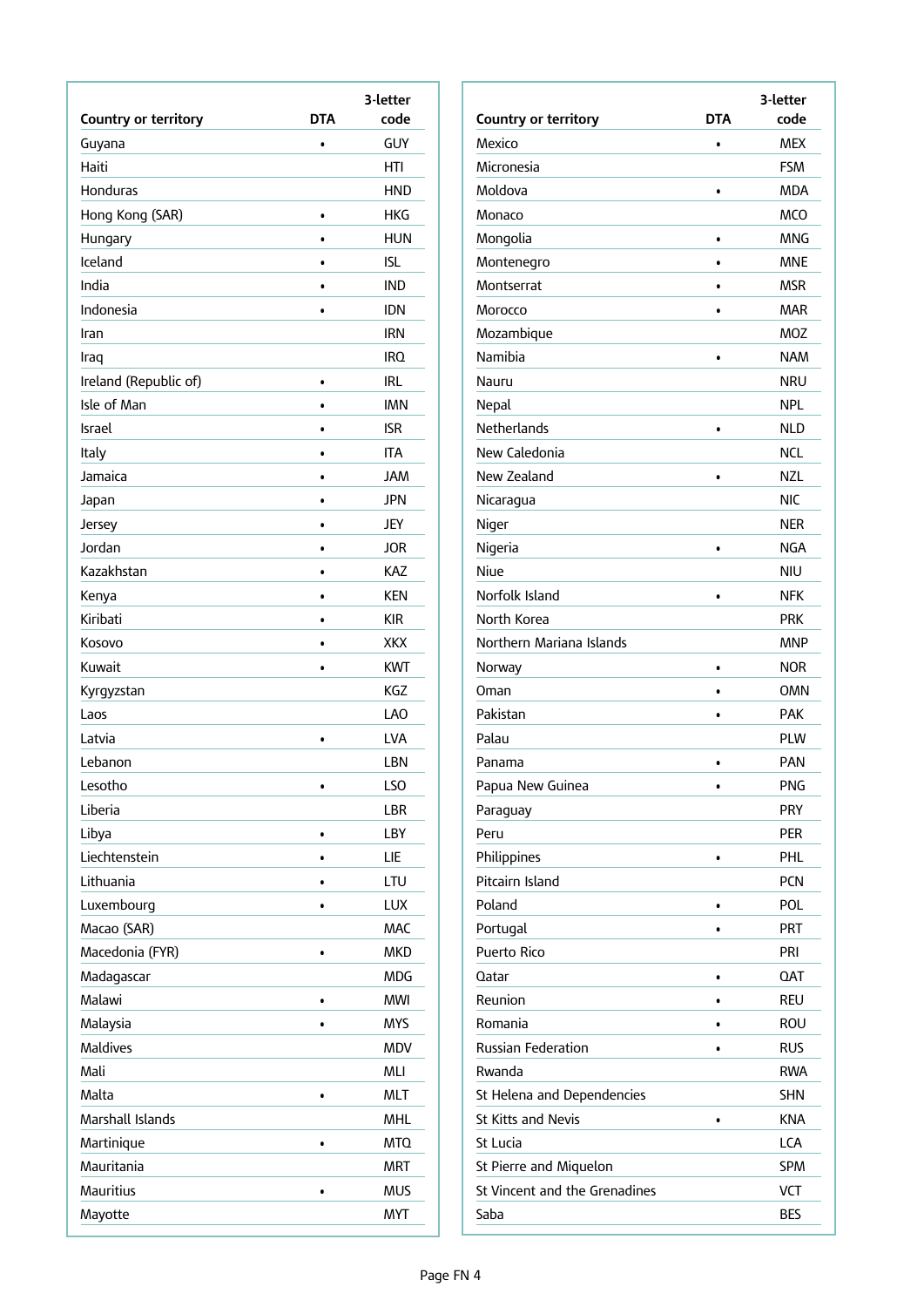|                                 |            | 3-letter   |
|---------------------------------|------------|------------|
| <b>Country or territory</b>     | <b>DTA</b> | code       |
| Samoa                           |            | <b>WSM</b> |
| San Marino                      |            | <b>SMR</b> |
| Sao Tome and Principe           |            | <b>STP</b> |
| Saudi Arabia                    | $\bullet$  | SAU        |
| Senegal                         | $\bullet$  | <b>SEN</b> |
| Serbia and Montenegro           | $\bullet$  | <b>SRB</b> |
| Seychelles                      |            | <b>SYC</b> |
| Sierra Leone                    | $\bullet$  | SLE        |
| Singapore                       | $\bullet$  | SGP        |
| <b>Sint Eustatius</b>           |            | <b>BES</b> |
| Sint Maarten (Dutch part)       |            | <b>SXM</b> |
| Slovak Republic                 | ٠          | <b>SVK</b> |
| Slovenia                        | $\bullet$  | <b>SVN</b> |
| Solomon Islands                 | $\bullet$  | <b>SLB</b> |
| Somalia                         |            | SOM        |
| South Africa                    | ٠          | ZAF        |
| South Korea                     | $\bullet$  | <b>KOR</b> |
| South Sudan                     |            | SSD        |
| Spain                           | $\bullet$  | <b>ESP</b> |
| Sri Lanka                       | ٠          | <b>LKA</b> |
| Sudan                           | ٠          | <b>SDN</b> |
| Suriname                        |            | <b>SUR</b> |
| Svalbard and Jan Mayen Islands  |            | <b>SJM</b> |
| Swaziland                       | ٠          | <b>SWZ</b> |
| Sweden                          |            | <b>SWE</b> |
| Switzerland                     | $\bullet$  | CHE        |
| Syria                           |            | SYR        |
| Taiwan                          |            | <b>TWN</b> |
| Tajikistan                      | $\bullet$  | <b>TJK</b> |
| Tanzania                        |            | TZA        |
| Thailand                        | $\bullet$  | <b>THA</b> |
| <b>Timor-Leste</b>              |            | <b>TLS</b> |
| Togo                            |            | <b>TGO</b> |
| Tokelau                         |            | TKL        |
| Tonga                           |            | <b>TON</b> |
| Trinidad and Tobago             | $\bullet$  | <b>TTO</b> |
| Tunisia                         | $\bullet$  | <b>TUN</b> |
| Turkey                          | ٠          | <b>TUR</b> |
| Turkmenistan                    |            | <b>TKM</b> |
| <b>Turks and Caicos Islands</b> |            | <b>TCA</b> |
| Tuvalu                          | ٠          | <b>TUV</b> |
| Uganda                          | ٠          | <b>UGA</b> |
| Ukraine                         | $\bullet$  | <b>UKR</b> |
| <b>United Arab Emirates</b>     | $\bullet$  | are        |
| United Kingdom                  |            | <b>GBR</b> |
| <b>United States of America</b> | $\bullet$  | <b>USA</b> |
|                                 |            |            |

| Country or territory                                                                               | DTA | 3-letter<br>code |
|----------------------------------------------------------------------------------------------------|-----|------------------|
| United States Virgin Islands                                                                       |     | VIR              |
| Uruguay                                                                                            | ٠   | URY              |
| Uzbekistan                                                                                         |     | UZB              |
| Vanuatu                                                                                            |     | VUT              |
| Vatican                                                                                            |     | VAT              |
| Venezuela                                                                                          | ٠   | <b>VFN</b>       |
| Vietnam                                                                                            |     | <b>VNM</b>       |
| Wallis and Futuna Islands                                                                          |     | <b>WLF</b>       |
| Yemen                                                                                              |     | <b>YEM</b>       |
| Zambia                                                                                             |     | ZMB              |
| Zimbabwe                                                                                           |     | <b>ZWE</b>       |
| None of the above<br>(Give details in 'Any other information'<br>on page TR 7 of your tax return.) |     | 777              |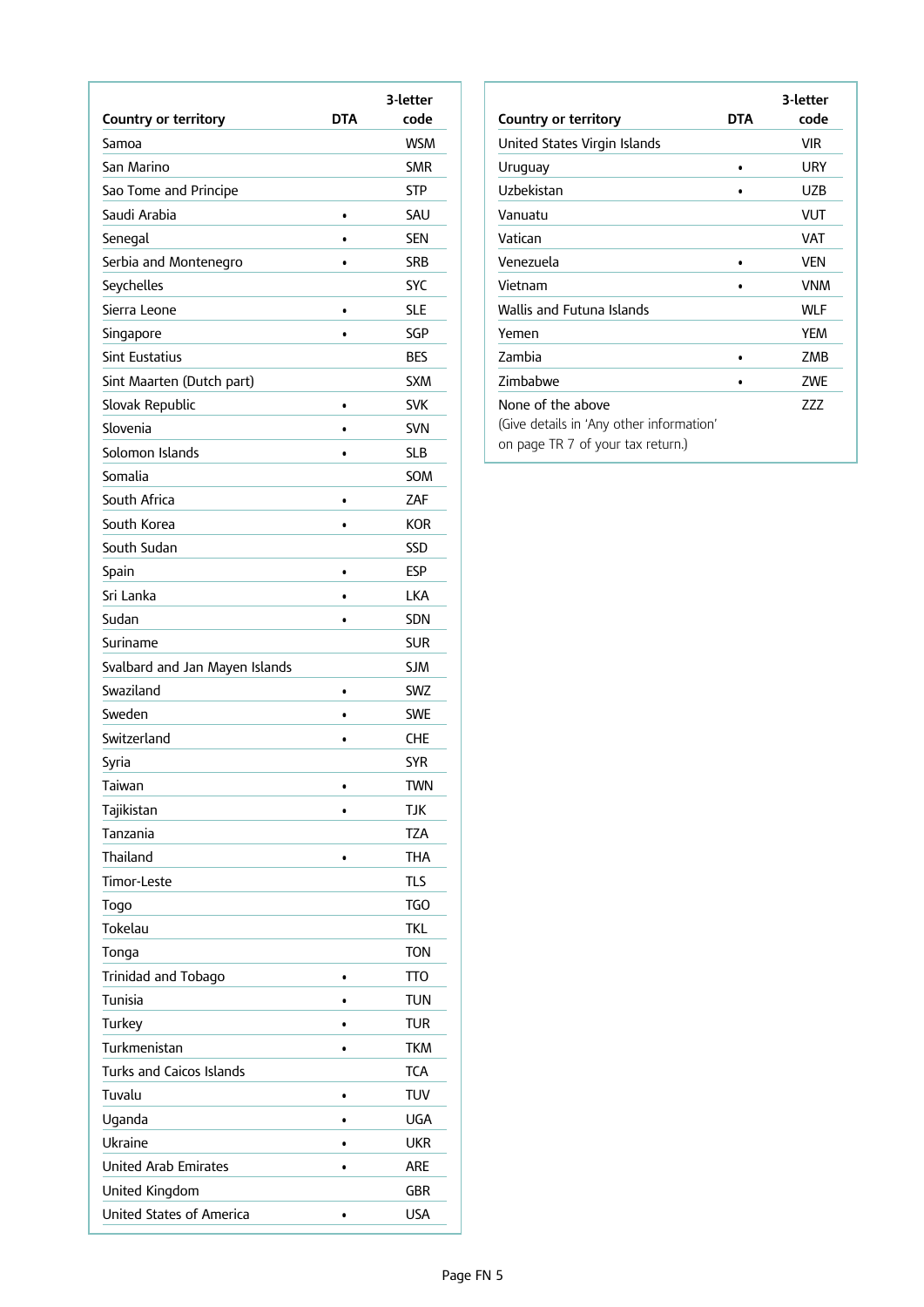## **Column B**

In column B, put the total amount of income (in UK pounds) before taking off any foreign tax or Special Withholding Tax (SWT).

SWT was an amount of tax taken off certain payments to UK residents (in addition to foreign tax). It can be set against your UK tax liability or repaid to you if the amount exceeds your liability for that year. This will only now be relevant if you're taxable on the remittance basis and are remitting income relating to earlier years where SWT was withheld.

You need to add the tax taken off to the amount received after deduction and put the total in column B (make sure that you put the SWT in column D).

If you have more than one source of the same income from a country, add the amounts together (unless taxed differently). For example, if you have 2 savings accounts in Monaco, add the amounts before putting the total in column B.



Example of income arising or received, column B

The following countries may have taken SWT: Andorra, Austria, Curaçao, Gibraltar, Jersey, Liechtenstein, Luxembourg, Monaco, San Marino, Sint Maarten and Switzerland.

In the 'Additional information' box, box 19 on page TR 7 of your tax return, put:

- the name of foreign tax which was deducted or the name of the agreement under which the foreign tax was deducted
- the years when the foreign tax was deducted to which this claim for SWT relates

## **Column C**

If you had any foreign tax taken off your income in column B, put the amount of tax (in UK pounds) in column C. Foreign tax is the lower of the foreign tax actually withheld and the amount of tax credit allowed under the terms of a DTA.

## **Column D**

If you're taxable on the remittance basis, put any SWT taken off your foreign income in column D. You must show your amount in UK pounds.

If you've had any UK Income Tax taken off this income, include it here and give more details in 'Any other information' on page TR 7 of your tax return.

## **Column E**

If you're claiming FTCR, put 'X' in this box.

## **Column F**

If you're claiming FTCR, put the same amount as the figure in column B. If you're not claiming FTCR, the figure will be the amount in column B, minus any amount in column C.

From 6 April 2016, if you've not paid tax because you're within the Dividend Allowance then you cannot claim FTCR on that income.

#### **Interest and other income from overseas savings**

In columns A to F include any:

- interest from foreign bank accounts, foreign company loan stocks or from loans to individuals or organisations outside the UK
- interest from overseas unit trusts and other investment funds (use the details on your unit trust or fund voucher)
- income from a purchased life annuity
- excess 'reported income' from reporting offshore funds – this is income accumulating in offshore funds that you've not yet received
- other overseas savings and accrued income securities

A For information on the Accrued Income Scheme, go to www.gov.uk and search for 'HS343'.

Check the Interest Article of the relevant DTA before completing this section to make sure you're able to claim FTCR as certain types of income are only taxable in the UK.

#### **Box 3**

Fill in columns A to F, add up the figures in column D and put the total in box 3. Include any amounts shown on separate sheets that you attach to the 'Foreign' pages.

#### **Box 4**

Fill in columns A to F, add up the figures in column F and put the total in box 4. Include any amounts shown on separate sheets that you attach to the 'Foreign' pages.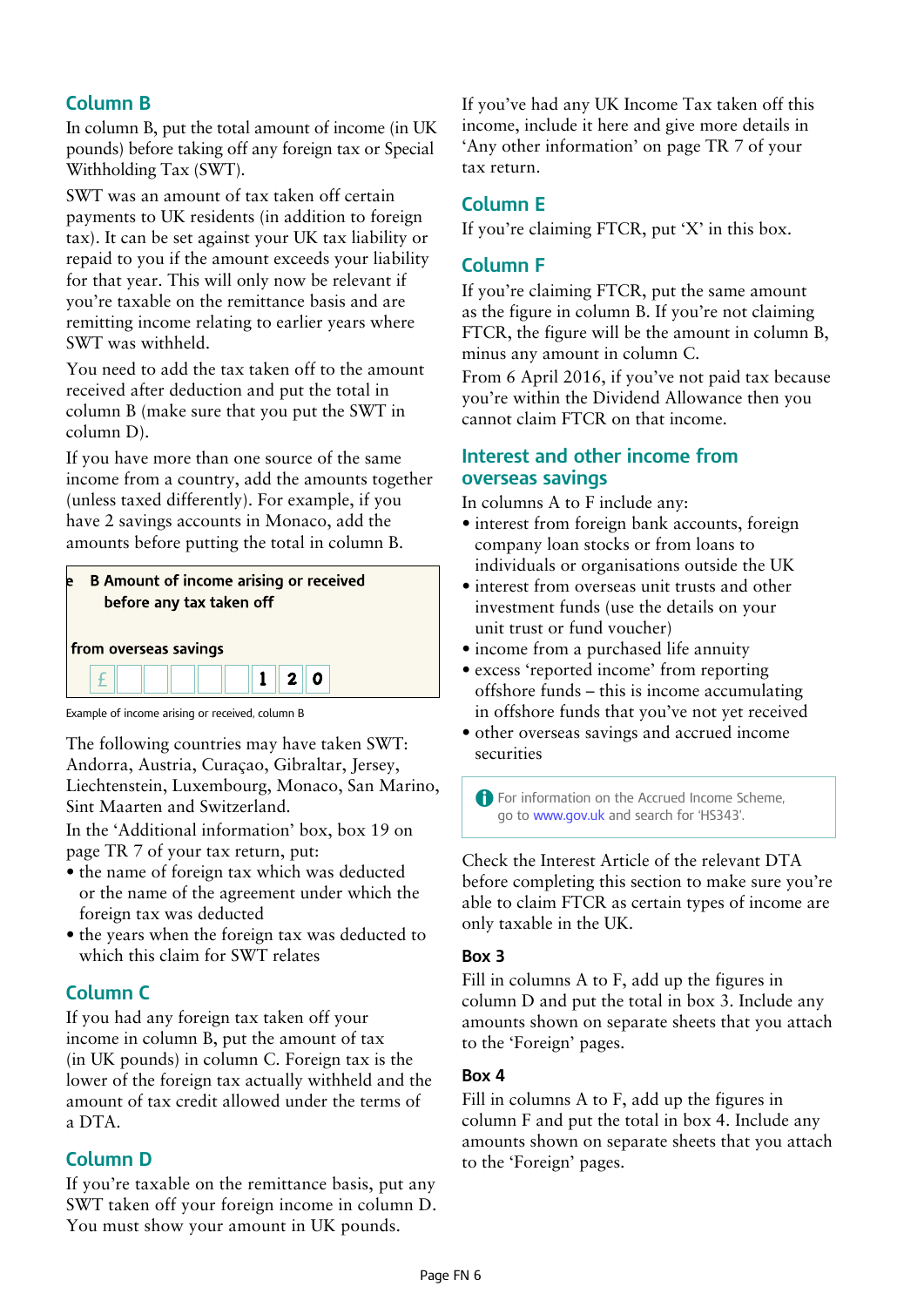## **Dividends from foreign companies**

Check the Dividend Article of the relevant DTA before completing this section, as there may be a restriction to the amount of foreign tax credit you can claim.

You cannot claim FTCR for taxed dividends from Antigua, Australia (franked dividends only), Belize, Cayman Islands, Cyprus, Gambia, Guernsey, Isle of Man, Jersey, Kiribati, Malaysia, Malta, Monserrat and Singapore.

In columns A to F put details of any:

- dividends from foreign companies (use the details on your dividend voucher)
- distributions (use their value at the date of distribution) from overseas sources, such as, company assets released to shareholders

Do not include:

- distributions from the liquidation of a foreign company
- distributions from a foreign company that return your capital interest or are in the form of its own stocks and shares
- stock dividends or bonus shares from a stock dividend issue made by a foreign company

There are specific rules about dividends from offshore funds. If the fund has more than 60% invested in interest bearing assets, any distribution that you receive, or that are reported to you, are treated as interest received. You need to put this under 'Interest and other income from overseas savings'.

If you're not sure whether your shares are in an offshore fund, ask your tax adviser.

#### **Box 5**

Fill in columns A to F, add up the figures in column D and put the total in box 5. Include any amounts shown on separate sheets that you attach to the 'Foreign' pages.

#### **Box 6**

Fill in columns A to F, add up the figures in column F and put the total in box 6. Include any amounts shown on separate sheets that you attach to the 'Foreign' pages.

**Remittance basis applied for earlier years**

If, in the 2019 to 2020 tax year, you remitted to the UK foreign dividends taxed using the remittance basis in an earlier year, include this amount in box 4.

Dividends of earlier tax years are not shown on the section of your tax return dealing with foreign dividends. If you're claiming a tax credit on a

foreign dividend that was paid to you after 5 April 2008, you should use the working sheet on this page to work out the amounts to enter in column B on page F 2.

To claim the tax credit, you'll need to make an adjustment to box 2 on page F 1. Fill in the working sheet on this page to calculate the adjustment. Add this into box 2. Tell us in the 'Any other information' box (on page TR 7 of your tax return) the total amount of dividends included in box 4 and the amount that does not qualify for UK tax credit.

#### **Working sheet for non-UK dividends qualifying for tax credit**

| Amount actually received                       |            |
|------------------------------------------------|------------|
| Foreign tax taken off before receipt           | $B$ $E$    |
| Total box $A + boxB$                           | $C$ $E$    |
| Box C x 100/90<br>Copy to column B on page F 2 | $D$ $E$    |
| Box $D \times 10\%$<br>Add to amount in box 2  | $E \mid f$ |

## **Dividends received on or after 6 April 2016**

Dividends received on or after 6 April 2016 no longer qualify for a dividend tax credit. From 6 April 2016, you will not pay tax on dividend income up to the amount of the dividend allowance. For 2019 to 2020, the dividend allowance is  $£2,000$ . You'll pay tax on dividends above the dividend allowance at the following rates:

- 7.5% on dividend income within the basic rate band
- 32.5% on dividend income within the higher rate band
- 38.1% on dividend income within the additional rate band

Include all dividend income, even if it's less than  $£2,000$ , as it may affect the rate of tax that you pay on dividends you receive in excess of the £2,000 allowance.

**A** For more information, go to www.gov.uk/tax-on-dividends

## **Overseas pensions, social security benefits and royalties**

Fill in columns A to F if you received a pension or social security benefits from overseas during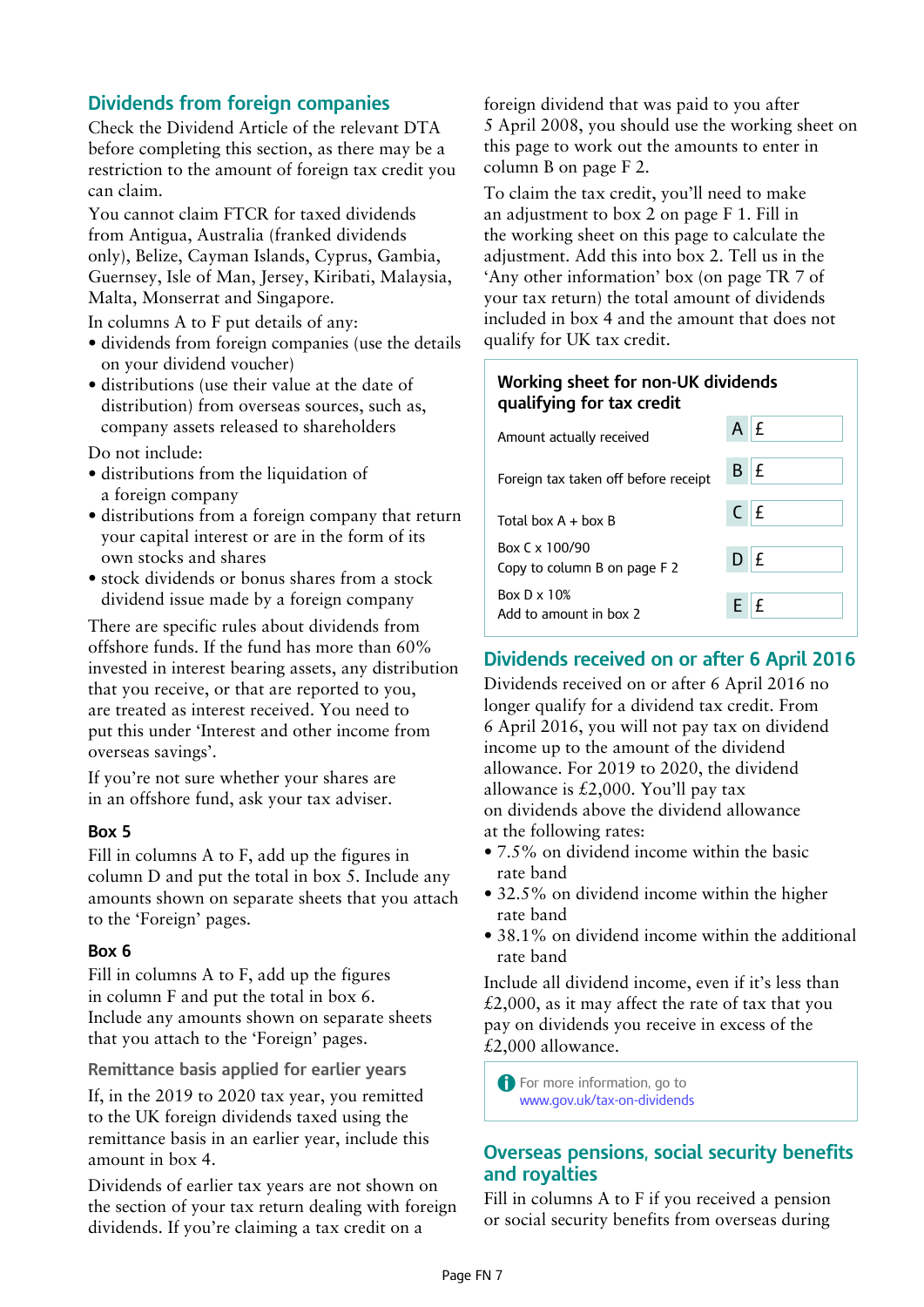the 2019 to 2020 tax year. You must also include any pensions or annuities (not purchased life annuities) paid in the UK for an overseas pension provider. Also include lump sum payments from overseas schemes that are taxable as pension income.

Under the majority of DTAs, a pension paid in consideration of a past employment will only be taxable in the country of residence. However, some DTAs provide that pensions may be taxed in the country where the pension arises and it's important to check the relevant DTA prior to making a claim for FTCR.

If you have a pension that's not taxable in the UK because of a DTA, give full details of the pension's payer, pension and relevant DTA in the 'Any other information' box on your tax return.

Do not include pensions or lump sums from overseas pension schemes registered in the UK on this page. These go in the 'UK pensions, annuities and other state benefits received' section on page TR 3 of your tax return.

If your foreign pension included payments from an earlier tax year, you can set those payments against the year that they belong to if the pension is taxed on the arising basis. If you're not sure if this is to your advantage, ask us or your tax adviser.

#### **10% deduction**

From 6 April 2017 you'll pay tax on 100% rather than 90% of your foreign pension, annuity or social security benefits regardless of when you started to take it. The 10% deduction has been abolished. You must tell us the total overseas pension, annuity or social security benefit payments you received.

#### **Exemption**

Some foreign pensions are wholly or partly exempt from UK tax.

These include:

- war widow's pensions, if the death in service was before 6 April 2005, and some pensions paid to other dependants of deceased forces and Merchant Navy personnel
- foreign pensions with an award for a work-related illness or injury at work – the award amount is not taxable
- certain pensions and annuities payable under German or Austrian laws – if you started to receive this in the 2019 to 2020 tax year, attach a copy of the pension award ('Bescheid') to your tax return
- pensions and annuities payable under the Netherlands' Wet uitkeringen vervolgingsslachtoffers 1940 to 1945 scheme
- certain beneficiaries' income withdrawal or annuities purchased from unused pension drawdown or flexi-access drawdown funds

A For more information on inheriting a pension, go to www.gov.uk/tax-on-pension-death-benefits

If you're not sure whether your pension is exempt from UK tax, ask us or your tax adviser.

A For more information about pensions for war widows and dependants, go to www.gov.uk/war-widow-pension

#### **Claiming an exemption**

If you're claiming FTCR – put in column F, the amount in column B, minus the exemption – remember to put an 'X' in column E.

If you're not claiming FTCR – put in column F, the amount in column B, minus the exemption and less any amount in column C.

**Social security benefits - received from another country**

Do not include foreign benefits that match the following UK benefits:

- Incapacity Benefit paid in the first 28 weeks of your incapacity or if you've been getting it for the same illness since before 13 April 1995
- Attendance Allowance
- Disability Living Allowance or Severe Disablement Allowance
- Maternity Allowance
- Guardian's Allowance
- Child Benefit
- Universal Credit

Include all other foreign benefits. If you're not sure what to include, ask us or your tax adviser.

#### **Box 8**

Fill in columns A to F, add up the figures in column D and put the total in box 8. Include any amounts shown on separate sheets that you attach to the 'Foreign' pages.

#### **Box 9**

Fill in columns A to F, add up the figures in column F and put the total in box 9. Include any amounts shown on separate sheets that you attach to the 'Foreign' pages.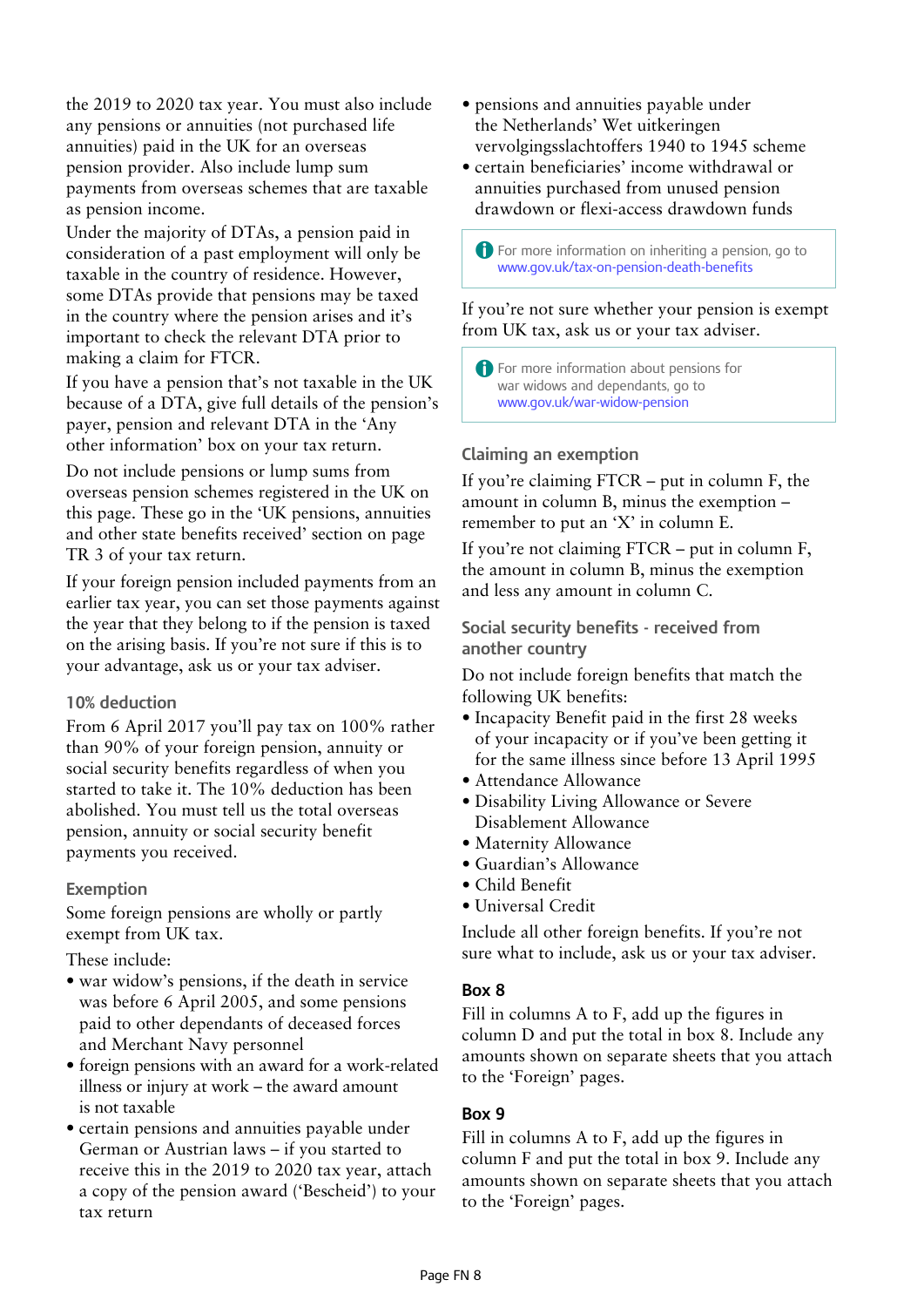## **Dividends and all other income received by a person abroad**

#### **Boxes 10 to 13**

You may need to fill in boxes 10 to 13 if you transferred or have taken part in the transfer of assets so that a person abroad received income. Put all items chargeable as income under the transfer of assets provisions in this section.

If the income received by the person abroad is 'protected foreign income', do not enter details of protected foreign income in boxes 10 to 13.1. For more information read the 'Trust protections and protected foreign income' section of Helpsheet 262, 'Income and benefits from transfers of assets abroad and income from non-resident trusts'.

A Go to www.gov.uk and search for 'HS262'.

#### **Relief for residential finance costs**

For the tax year 6 April 2019 to 5 April 2020, the allowable cost of getting a loan or alternative finance to buy a residential property that's let, and any interest on those loans and alternative finance, is restricted to 25% of these costs for each property business.

Any amounts of residential property income from persons abroad included in box 13 must be calculated using only 25% of those finance costs.

A For more information on the residential property finance costs restriction, go to www.gov.uk/guidance/ changes-to-tax-relief-for-residential-landlords-how-itsworked-out-including-case-studies

#### **Box 13.1 Amount of residential property income or restricted finance costs associated with income in box 13 for calculating relief for residential finance costs**

The remaining 75% of the finance costs (the 'restricted finance costs') from each residential property business operated by persons abroad is used as a basis for calculating a reduction to your Income Tax. Use the working sheet on this page to calculate your tax reduction. Each person must be considered separately and each property business they carry on (for example UK property and foreign property) must be considered separately. If a property business made no profit, or made a loss, put zero in column A. If it had no residential finance costs, put zero in column B.

Any unused finance costs can be carried forward to following years.

|  |  |  |  |  | Use the working sheet below to calculate your tax reduction. |  |
|--|--|--|--|--|--------------------------------------------------------------|--|
|  |  |  |  |  |                                                              |  |
|  |  |  |  |  |                                                              |  |
|  |  |  |  |  |                                                              |  |

| <b>Working sheet</b><br>for box 13.1               | Column A<br>Property business<br>profits | Column B<br>Restricted<br>finance costs | Column C<br>Lower of column<br>A and column B | Unused finance<br>costs to be carried<br>forward |
|----------------------------------------------------|------------------------------------------|-----------------------------------------|-----------------------------------------------|--------------------------------------------------|
|                                                    | £                                        | £                                       | £                                             | £                                                |
| Example 1: Person A's<br>foreign property business | 15,000                                   | 2,000                                   | 2,000                                         | $\mathbf{0}$                                     |
| Example 2: Person A's<br>UK property business      | 3,000                                    | 4,000                                   | 3,000                                         | 1,000                                            |
| Property business 1                                |                                          |                                         |                                               |                                                  |
| Property business 2                                |                                          |                                         |                                               |                                                  |
| Property business 3                                |                                          |                                         |                                               |                                                  |
| Property business 4                                |                                          |                                         |                                               |                                                  |
| Property business 5                                |                                          |                                         |                                               |                                                  |
|                                                    |                                          | Total of column $C -$ copy to box 13.1  |                                               |                                                  |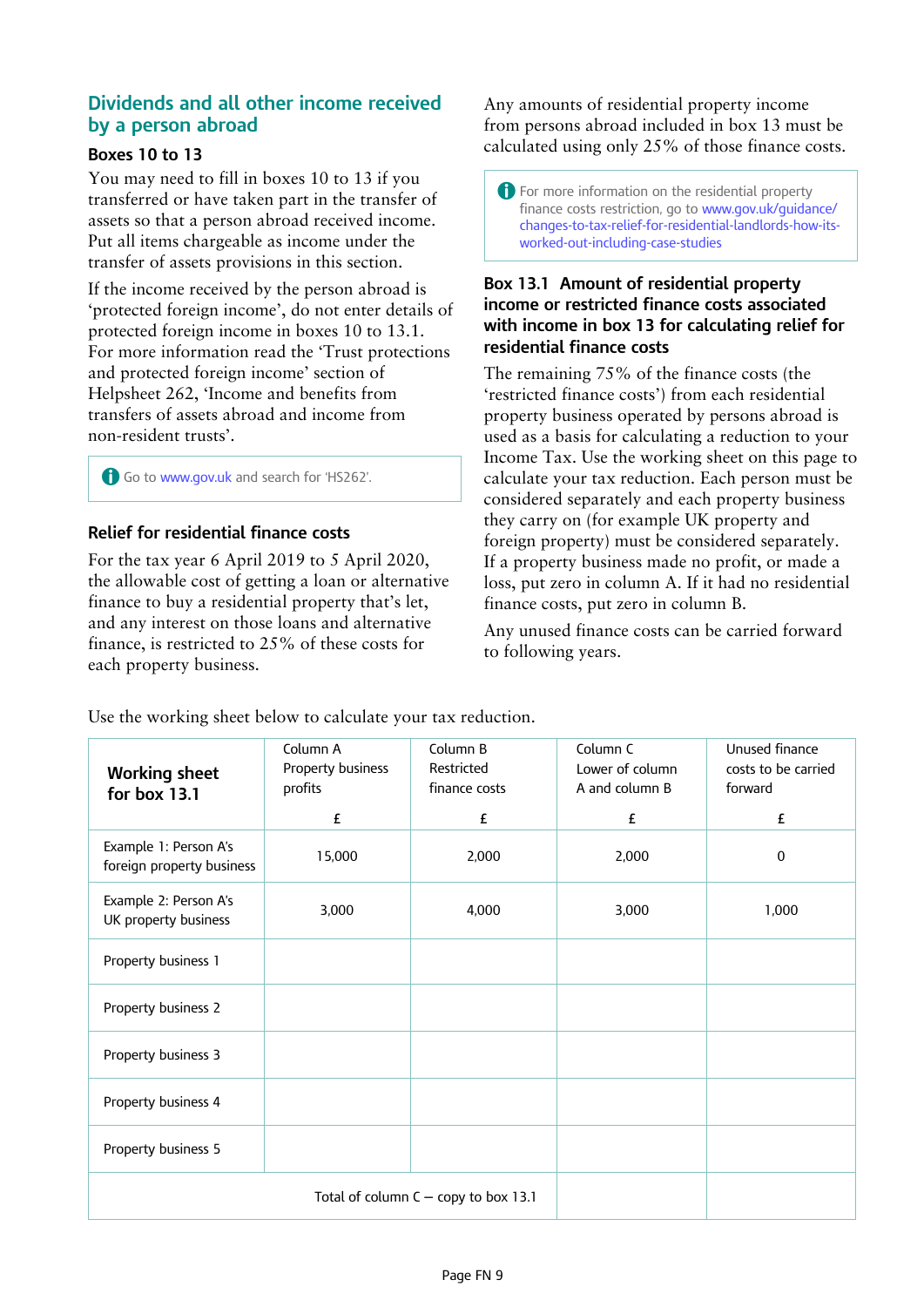#### **Box 13.2 Unused residential finance costs brought forward**

The amount of unused residential property finance costs brought forward from earlier years is subject to limits.

For each property business:

- if the total of unused residential finance costs brought forward plus residential finance costs (incurred in year) does not exceed the amount of the property profits, include the full amount of unused residential finance costs brought forward in box 13.2
- if the total of unused residential finance costs brought forward plus residential finance costs (incurred in year) exceeds the amount of the property profits, you can only include in box 13.2 the amount of unused residential finance costs which, when added together with residential finance costs incurred in year, is equal to the amount of property profits

Any balance of the residential finance costs which is still unrelieved, may be carried forward to future years of the same property business.

## **Income from land and property abroad**

You're taxable on the amount of your overseas rental income over £1,000, even if you do not bring that income to the UK, unless you claim the remittance basis of taxation.

If your overseas rental income was up to  $£1,000,$ read 'Property income allowance' on page FN 1.

Fill in boxes 14 to 24.2, columns A to F, and boxes 25 to 32, if you have any of the following:

- only one overseas let property
- more than one property but they're in the same country, and all the income is remittable
- more than one property and no foreign tax is taken off any of the income and all the income is remittable

If you've more than one overseas let property and your properties are in different countries and you've paid foreign tax on that rental income, photocopy pages F 4 and F 5 and fill in the boxes for each property.

## **Furnished holiday lettings in the European Economic Area (EEA)**

Only fill in page F 4 and page F 5 if you pay tax on the remittance basis. You need to show all amounts of income from land and property abroad remitted to the UK, unless your total property income was up to  $\pounds1,000$  and you're claiming the property income allowance.

Read 'Property income allowance' on page FN 1. If you want to claim FTCR, fill in the 'Foreign tax paid on employment, self-employment and other income' section on page F 6. Make sure that the foreign tax being claimed is the 'minimum' due under the law of the foreign country after all deductions, exemptions, reliefs and allowances have been claimed.

Do not include income from the commercial letting of furnished holiday lettings (FHL) in the EEA calculated on the arising basis. This goes in the 'UK property' pages.

A For more information about furnished holiday lettings, go to www.gov.uk and search for 'HS253'. For more information about the remittance basis, go to www.gov.uk and search for 'HS264'.

## **Income and expenses**

#### **Box 14 Total rents and other receipts (excluding taxable premiums for the grant of a lease)**

Put the total amount of any rents, or other receipts, you receive from any rights or interests held in land or property abroad, in box 14. Do not include any chargeable premiums here. These go in box 16. Before completing this box, read 'Property income allowance' on page FN 1. If you use cash basis, your income is the total amounts you received during the year (see box 14.2).

#### **Box 14.1 Property income allowance**

Before completing this box, read 'Property income allowance' on page FN 1.

If your property income is over  $\text{\pounds}1,000$  and you're claiming property income allowance, the total amount of the allowance claimed from all property businesses (this includes UK or EEA FHL or UK property business) cannot exceed  $£1,000$ . If you claim the property income allowance, you cannot claim any other expenses or allowances.

#### **Box 14.2 Traditional accounting or cash basis**

Only put 'X' in box 14.2 if you used traditional accounting instead of cash basis to calculate your income and expenses.

Cash basis is a simpler way of working out your property business profits or losses. You add up all your property income received (your turnover) and take off any allowance expenses paid in the year. If you use cash basis, you cannot claim capital allowances. Do not include money you owe or owed to you after 5 April 2020.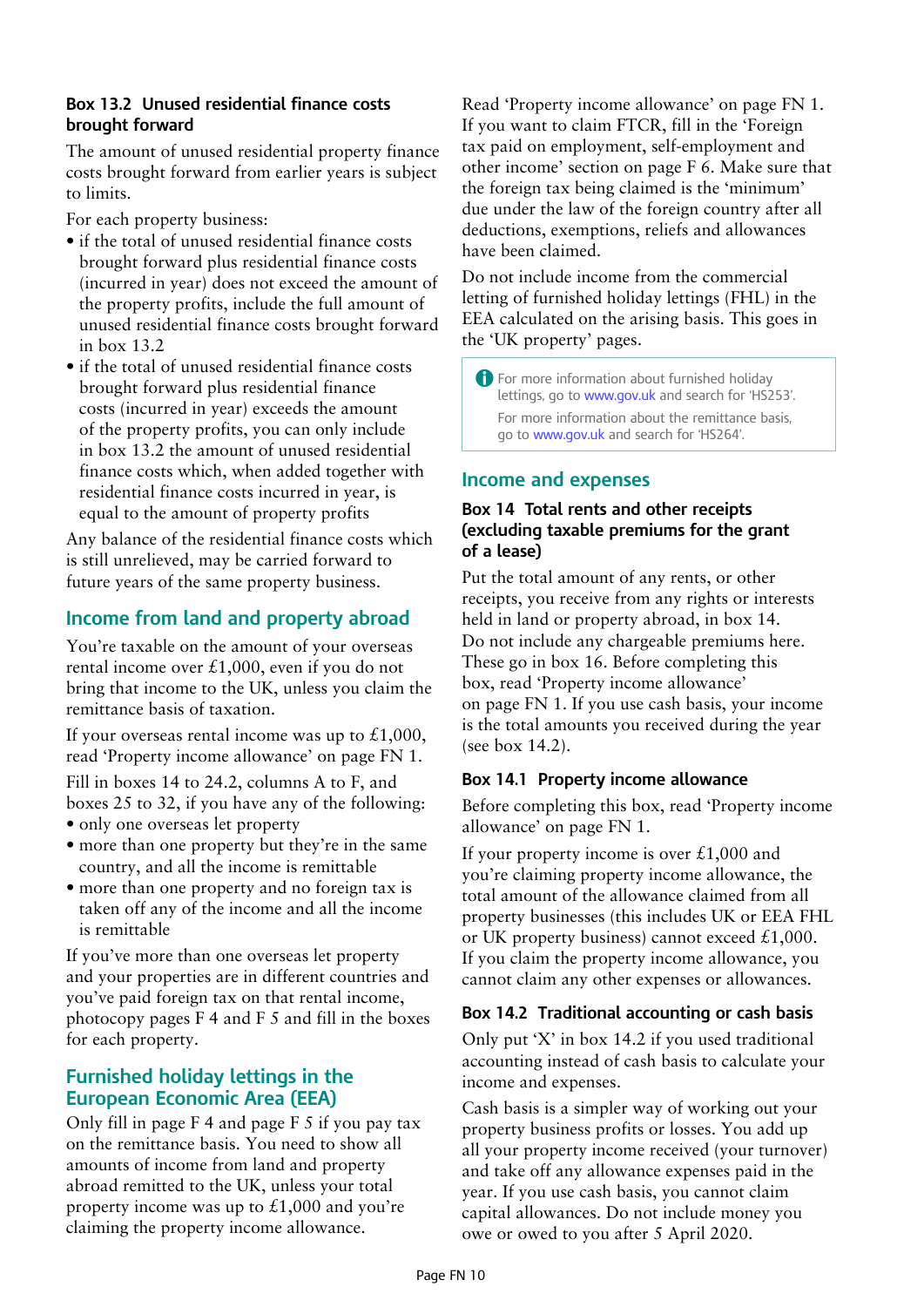You can only use cash basis if your total income from foreign property (including FHLs in the EEA) is up to  $£150,000$ .

If you have income from a foreign property and an FHL in the EEA, you must use the same accounting practice for both incomes. Box 14.2 and box 5.2 on the 'UK property' page must both be either present or absent.

**A** For more information about cash basis, go to www.gov.uk/guidance/income-tax-when-you-rent-outa-property-working-out-your-rental-income

## **Transitional adjustments**

If you change accounting practices for the 2019 to 2020 tax year, you may need to make a transitional adjustment.

All transitional receipts must be included in box 14 and all transitional expenses must be included in box 17.

## **Box 16 Premiums paid for the grant of a lease**

If you've been paid premiums for the grant of a lease for possession of a property, put the amount received in box 16. Before you fill in this box, you may need to fill in the working sheet for premiums for the grant of a lease, in the 'UK property' notes.

**A** For more information, go to www.gov.uk and search for 'SA105'.

#### **Box 17 Allowable property expenses (rent, repairs, legal fees, cost of services provided)**

You can claim expenses such as:

- rents, rates, insurance and ground rents
- property repairs and maintenance
- legal, management, professional fees
- interest and other finance charges (restricted for residential property from 6 April 2017)
- costs of services provided, including wages
- other property expenses

You cannot deduct expenses:

- incurred in connection with the first letting or subletting of a property, such as the cost of drawing up a lease, agents' and surveyors' fees and commission
- for costs of agreeing and paying a premium on renewal of a lease
- for fees for planning permission or registration of title on a property purchase
- for renewals the renewals allowance for the cost of replacing items is no longer available –

use box 23 for the cost of replacing domestic items such as furniture, furnishings, appliances and kitchenware

• if you've claimed the trading income allowance in box  $14.1$  (do not fill in box  $17$ ) – if you claimed capital allowances in previous years on an asset that you've disposed of this year then go to box 20, otherwise go to box 24

Do not include the cost of buying or selling, improving or altering, land or property, equipment, furnishings or furniture. These are capital allowances and go in box 21.

#### **Non-residential property**

You can claim the costs of getting a loan or alternative finance to buy a non-residential property that you let, and the full amount of any interest on such a loan or alternative finance payments.

#### **Residential property**

For the 2019 to 2020 tax year, you can only claim 25% of the cost of getting a loan, or alternative finance to buy a residential property that you let, and 25% of any interest on such a loan or alternative finance payments.

For example, if you incurred £4,000 in interest on such a loan:

- include £1,000 (25% of £4,000) in box 17
- put £3,000 (75% of £4,000) in box 24.1 this will be used to calculate a reduction in your Income Tax

A For more information on the residential property finance costs restriction, go to www.gov.uk/guidance/ changes-to-tax-relief-for-residential-landlords-how-itsworked-out-including-case-studies

Use the working sheet below to work out the amount to include in box 17 and box 24.1.

| Working sheet for box 17 and box 24.1                             |          |  |  |
|-------------------------------------------------------------------|----------|--|--|
| Non-residential property finance<br>charges and loan interest     | $A$ $E$  |  |  |
| Residential property finance charges<br>and loan interest         | £<br>B   |  |  |
| <b>Box B x 25%</b>                                                | $C$ $E$  |  |  |
| Box B minus box C<br>$\left(\text{copy this to box } 24.1\right)$ | £<br>D I |  |  |
| $Box A + box C$<br>(include this amount in box 17)                | E f      |  |  |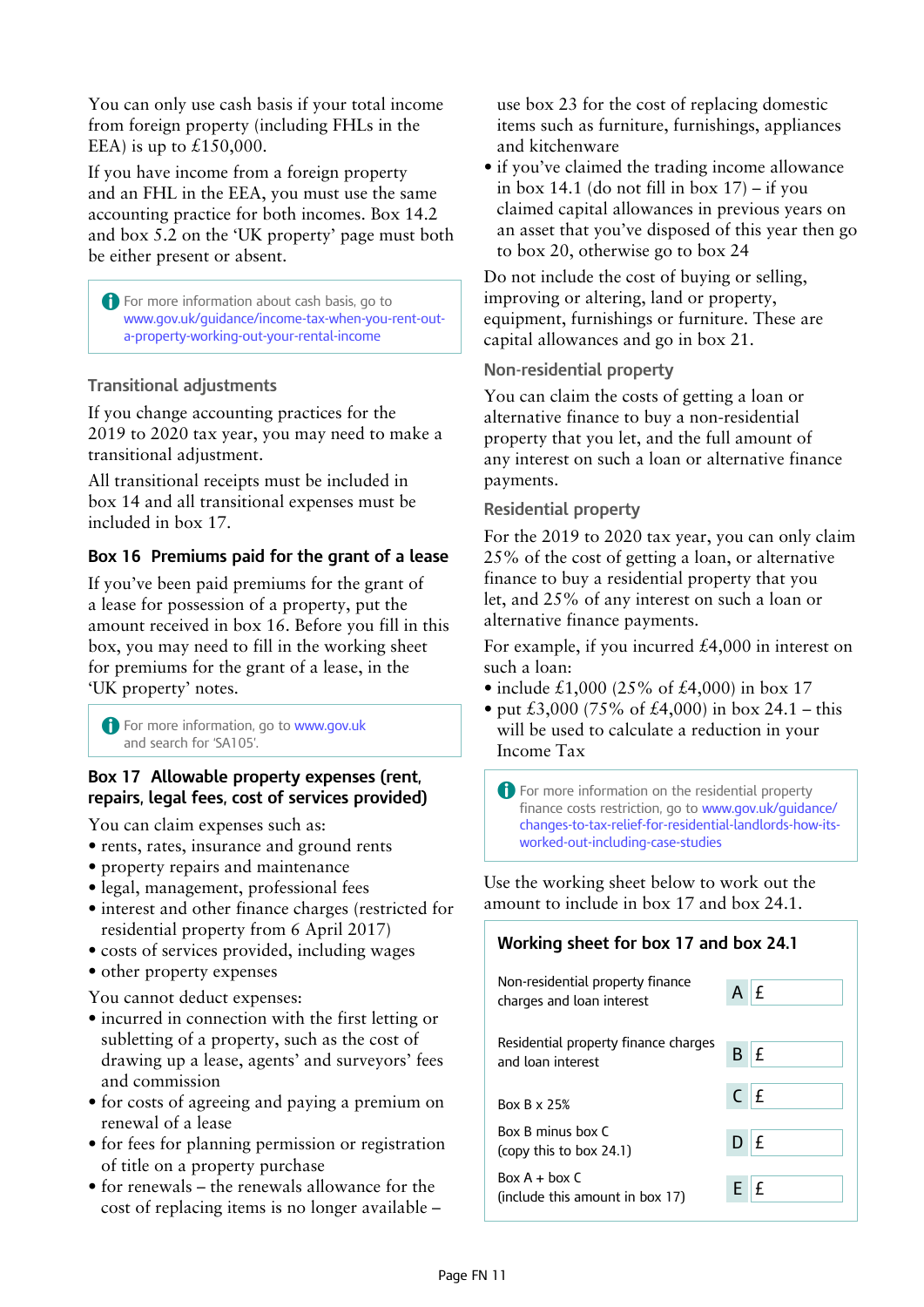## **Calculating profits and losses for tax purposes**

#### **Box 19 Private use adjustment**

If you put any amounts in box 17 that were not solely for the property business, put the private (non-business) proportion in box 19. For example, if you include the cost of insuring the property for a year in box 17, and you only let it for 8 months, put the 4 months non-business cost in box 19.

### **Box 20 Balancing charges**

You may need to make an adjustment, called a balancing charge, if you sell, give away or stop using an item in your business that you claimed a capital allowance on. Put this amount in box 20.

#### **Box 21 Capital allowances for equipment and vehicles**

You cannot deduct the cost of buying, altering, building, installing or improving 'fixed' assets such as property, equipment or machinery. You cannot claim depreciation or losses when such assets are disposed of. Instead, you can claim capital allowances, which reduce your profits (or increase a loss).

Expenditure incurred on the provision of, or the special leasing of, plant or machinery for use in a dwelling house is not qualifying expenditure for capital allowances for an ordinary property business or an overseas property business.

There are rules for claiming capital allowances on fixtures in a property that you buy, sell or lease.

From April 2012, if you buy or sell a property that has fixtures, you must agree the part of the purchase price to be attributed to those fixtures with the other party to the sale. You should have a mutual agreement which is usually made by means of a joint election (called a 'section 198' election) which you must tell HM Revenue and Customs about within 2 years of the date of transfer.

From April 2014, if you buy or sell a property the new owner will not be able to claim allowances for fixtures, if the previous owner did not pool their qualifying expenditure on the fixtures.

You cannot claim capital allowances if you're claiming the property income allowance (in box 14.1), or using cash basis. The only exception for those using cash basis (and not claiming the property income allowance) is cars.

#### **Box 22 Zero-emission goods vehicle allowance**

Claim the full cost of a new, but not second hand, zero-emission goods vehicle in this box.

If you use a vehicle outside of your business, for 50% of the time for example, you must reduce the amount of the allowance you claim by 50%.

#### **Box 22.1 The Structures and Buildings Allowance**

If you're eligible to claim the new Structures and Buildings Allowance (SBA), put the amount of the claim in box 22.1. If you're claiming for the first time for a particular structure or building, use the 'Any other information' box, box 19 on page 7 of your tax return, to record the:

- date the building first came into qualifying use or if later, the date the qualifying expenditure was incurred
- total amount of qualifying expenditure incurred To check if and how much you can claim, go to www.gov.uk/guidance/claiming-capitalallowances-for-structures-and-buildings

#### **Box 22.2 Electric charge-point allowance**

You can claim 100% first year capital allowances for expenditure invested in the acquisition and installation of new and unused electric charge-points for electric vehicles. Put the amount of expenditure incurred in box 22.2.

#### **Box 23 Costs of replacing domestic items (for residential lettings only)**

You can claim the cost of replacing domestic items in the residential accommodation where:

- the cost is incurred on purchasing a replacement domestic item – you cannot claim the initial cost for an item provided for use in the accommodation for the first time
- the new item is provided solely for the use of the tenants in the accommodation and the old item is no longer available for use

If the new item is an improvement on the old item, you can only claim up to the amount needed to replace the original item.

Include items such as:

- moveable furniture, for example, beds, free-standing wardrobes
- furnishings, for example, curtains, linens, carpets, floor coverings
- household appliances, for example, televisions, fridges, freezers
- kitchenware, for example, crockery, cutlery

A For more information on capital allowances, go to www.gov.uk/capital-allowances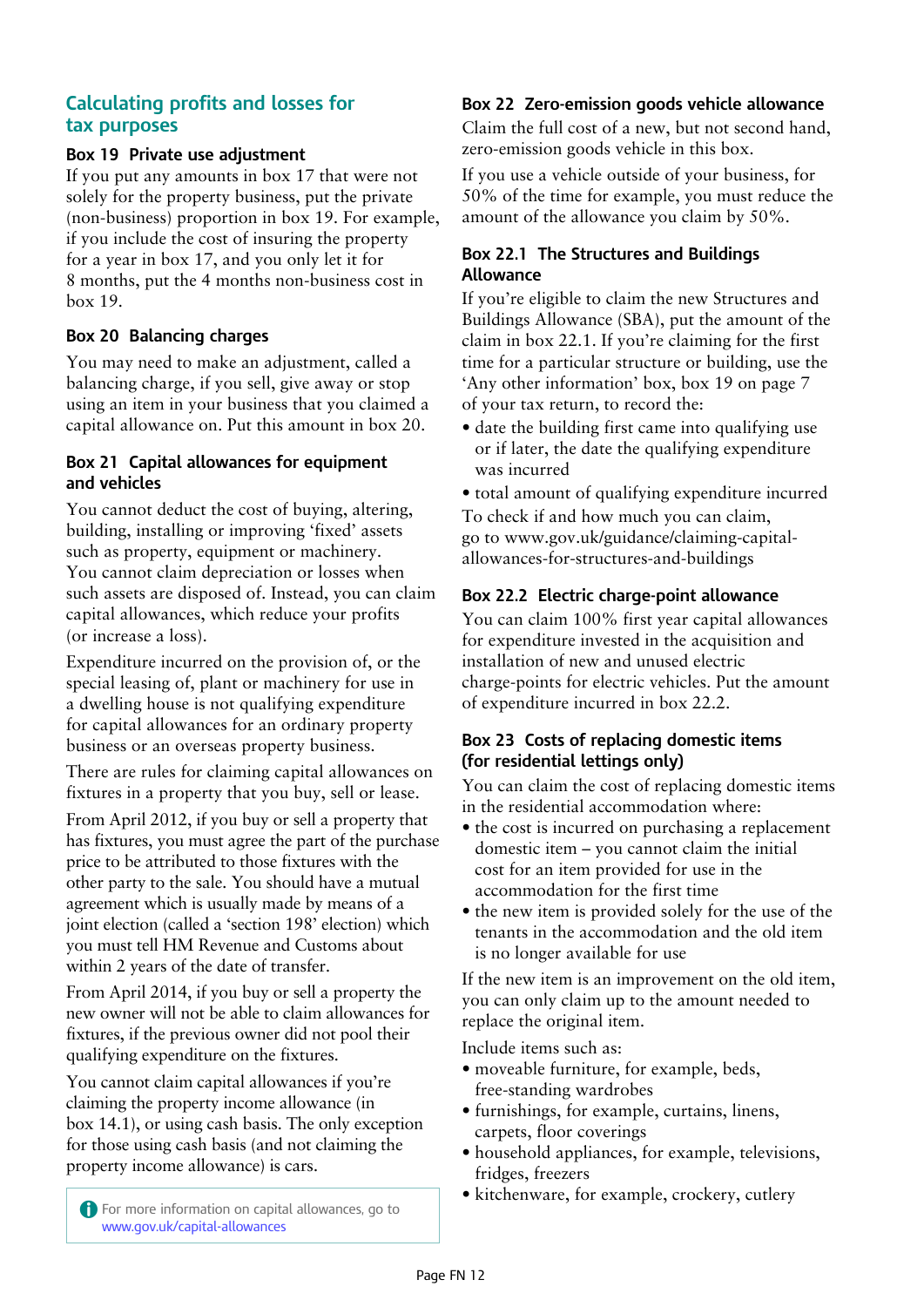You cannot claim capital allowances if you're claiming the property income allowance (in box 14.1).

#### **Box 24 Adjusted profit or loss for the year 23 Costs of replacing domestic items (for residential**  4 Aujusted

Add boxes 18, 19 and 20 together. Then take off boxes 21, 22 and 23 and put the total in box 24. £

| Adjusted profit or loss for the year (boxes 18 to 20)<br>minus (boxes 21 to 23) |
|---------------------------------------------------------------------------------|
| 1870000                                                                         |

Example of adjusted profit, box 24

If this is a negative amount (a loss), put a minus sign in the shaded box in front of your figure.

If you're claiming property income allowance, you Add these together, deduct the amount in  $\frac{1}{2}$  **be** a loss. may only have entries in boxes 14, 16 and 20. box 14.1 and put the total in box 24. This cannot be a loss.

#### **EXALTER**<br>**EXALTER EXALT**<br>**EXALT Box 24.1 Residential finance costs not included in box 17**

You can only claim  $25\%$  of the finance costs the remaining 75% in box 24.1. This will be used incurred on residential property (box 17). Include to calculate a reduction in your Income Tax. Use the working sheet on page FN 11 to work out the amount to put in box 24.1.

#### **Box 24.2 Unused residential finance costs brought forward**

forward to future years of the same property Put any unused residential property finance costs from this property business from earlier years in box 24.2. Any balance of the residential finance costs which is still unrelieved, may be carried business.

££ A For more information on the residential property finance costs restriction, go to www.gov.uk/guidance/ changes-to-tax-relief-for-residential-landlords-how-itsworked-out-including-case-studies

## **Summary**

Fill in this section if you receive any income from land and property abroad. You do not need to do this if you've claimed the remittance basis and have made no remittance in the year.

SA106 2017 Page 12 and 2017 Page 12 and 2017 Page 12 and 2017 Page 12 and 2017 Page 12 and 2017 Page 12 and 20 **A** For more information about the remittance basis, go to www.gov.uk and search for 'HS264'.

If you've only filled in one set of boxes 14 to 24.2, copy the figure from box 24 to box 25 and fill in columns A to F.

If you photocopied pages F 4 and F 5, because you had more than one overseas let property, you need to add together the profit and losses for all your let properties to work out the overall total.

If you're claiming FTCR, you need to keep separate calculations of profit and loss to work out the amount of UK tax for each property.

#### **Losses**

Only fill in boxes 26, 27, 31 and 32 if you pay tax on the arising basis.

If you're claiming FTCR and there are losses available, you need to take off the losses in the order that most benefits your claim.

## **Column A**

Use the list on pages FN 3 to FN 5 of these notes to find the 3-letter code for the country where your land or property income arose.

If you've properties in more than one country but you're only filling in one set of boxes 14 to 24, put the country code of the first property in column A and the codes for the others in 'Any other information' on page TR 7 of your tax return.

## **Column B**

Put the profit or loss amount from your let property in column B.

## **Column C**

Put the amount of any foreign tax paid on your let income in column C.

## **Column D**

Put the amount of UK tax taken off in column D.

## **Column E**

If you're claiming Foreign Tax Credit Relief (FTCR), put 'X' in the box.

## **Column F**

If you're claiming FTCR, and there's a profit figure in column B, put that figure in column F. If you're not claiming FTCR, the figure will be the amount in column B, minus any amount in column C.

If you're claiming FTCR and have profits and losses from more than one foreign property, reduce a profit by the amount of a loss in the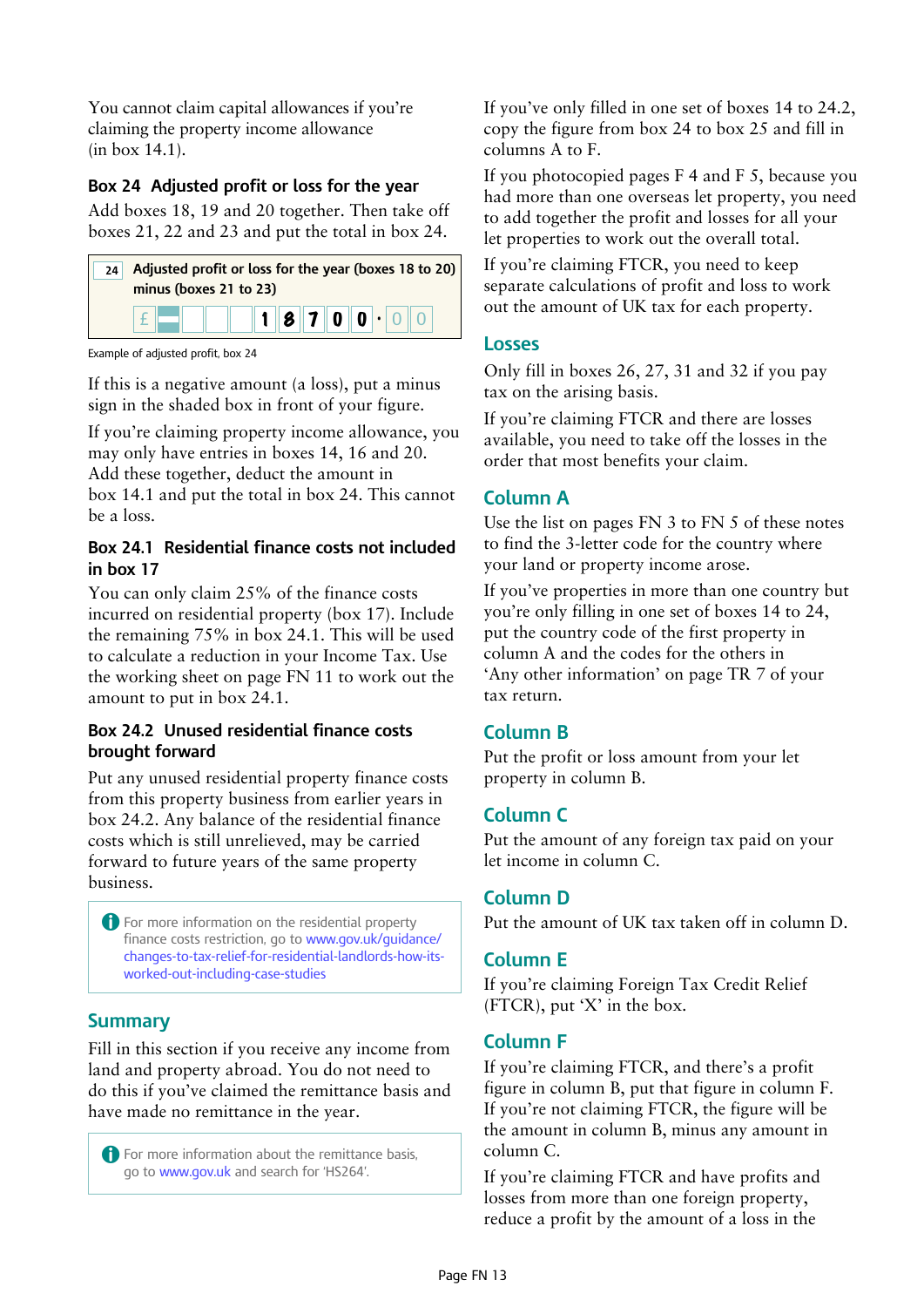order that most benefits your FTCR claim. Then put the adjusted profits from each property in column F.

Where there's a loss from any foreign property, do not fill in the column F boxes.

#### **Box 26 Total loss brought forward from earlier years**

If you've any unused losses from earlier years (box 32 on your 'Foreign' pages for the 2018 to 2019 tax year), put that figure in box 26.

You can use this to reduce your overall profit or add to your overall loss. If any of the amount included in box 26 has not previously been reported, you must include details in the 'Any other information' box, box 19 on page TR 7 of your tax return.

## **Box 27 Total taxable profits**

If the figure in box 25 is a profit, take off any losses in box 26 that you want to use against your profits (up to the amount in box 25) and put the total here.

If the figure in box 25 is negative (a loss), leave box 27 blank.

#### **Boxes 28 and 29**

Fill in columns A to F, add up the figures in:

- column C and put the total foreign tax figure in box 28
- column D and put the total UK tax in box 29

Include any amounts shown on separate sheets that you attach to the 'Foreign' pages.

#### **Box 30 Total taxable amount**

Add up the figures in column F, including any shown on a separate sheet, and take off any losses in box 26 that you want to set off against the total amount. Put this figure in box 30 (enter '0' if it's a minus figure).

#### **Box 31 Loss set off against total income**

In some cases, you can set off a loss against your total income for the 2019 to 2020 tax year if the loss arises because of your claim to capital allowances. Any loss to be set off must be either:

- the lower of any capital allowance in box 21, after deducting any balancing charges in box 20, or the figure in box 24
- the greater of £50,000 or 25% of your adjusted total income

If you cannot use all your losses for the 2019 to 2020 tax year, you can carry the balance forward by filling in box 32. The time limit for claiming is 31 January 2022.

**A** For more information on the limit on Income Tax reliefs, go to www.gov.uk and search for 'HS204'.

#### **Box 32 Total loss to carry forward to the following year**

If you made a net profit, there's a positive amount in box 25. Put in box 32, the total loss brought forward from box 26, less any of that loss set off against the profit in box 25.

If you've made a net loss, there's a minus figure in box 25. Put in box 32, the total loss in box 25, plus any losses brought forward from earlier years (box 26), minus any amount set off against total income (box 31). The time limit for claiming this is 5 April 2024.

You'll need the figure in box 32 to fill in the 'Foreign' pages on next year's tax return.

## **Foreign tax paid on employment, self-employment and other income**

Fill in this section if you're claiming FTCR on income or gains that you've put elsewhere on your tax return, including income from furnished holiday lettings in an EEA country.

If you paid foreign tax on your employment income, and this is paid by an overseas employer that does not have a UK payroll, (you have not been provided with a P60), you must fill in the 'Employment' page to report your gross income.

Make sure that the foreign tax being claimed is the 'minimum' due under the laws of the foreign country after all deductions, exemptions, reliefs and allowances have been claimed. Or for example, if you work for a British company abroad.

Where the employer is paying the foreign tax on your behalf, this should generally be included as part of your gross pay. If you're not sure ask your tax advisor.

If you have income from membership of Lloyd's, you'll need Helpsheet 240, 'Lloyd's underwriters' to help you fill in this part of the 'Foreign' pages.

**A** For more information, go to www.gov.uk and search for 'HS240'.

## **Column A – Country code**

Use the list on pages FN 3 to FN 5 of these notes to find the 3-letter code for the country where your foreign income had tax taken off. Put that code in column A. Use a separate row for each country.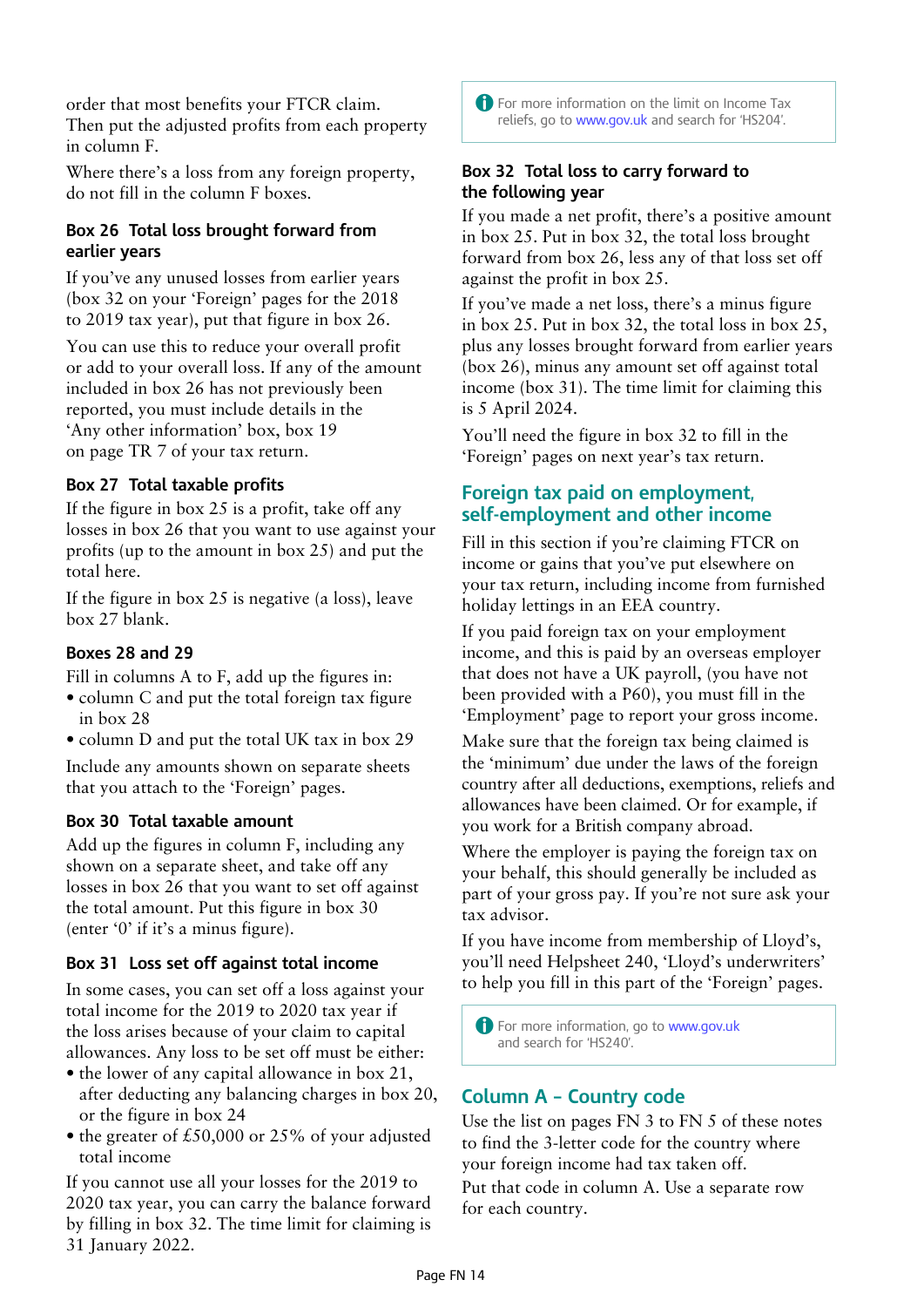## **Column C – Foreign tax paid**

If you had any foreign tax taken off your income, put the amount of tax (in UK pounds) in column C. Do not include foreign tax paid on overseas social security contributions or healthcare insurance premiums in this amount of tax.

## **Column F – Taxable amount**

Put the gross amount of foreign income (before tax taken off) which you've shown elsewhere (for example, on the 'Employment' page) in column F. You'll need to give us the details in 'Any other information' on page TR 7 of your tax return.

If you have a business in the UK and the gross receipts include income that you've paid foreign tax on, you need to work out the amount of profit that came from the overseas receipts. If the income is from the overseas branch of a UK business, put the gross profits earned by the branch in column F.

In some cases, if your business basis period for the 2019 to 2020 tax year overlaps with your basis period for the 2018 to 2019 tax year, you may be able to claim FTCR.

**A** For more information about overlap, go to www.gov.uk and search for 'HS260'.

## **Capital gains – Foreign Tax Credit Relief and Special Withholding Tax**

#### **Boxes 33 to 40**

If you've paid tax in a foreign country on a gain and you want to claim FTCR, fill in box 33 and boxes 37 to 40 (in UK pounds) as appropriate. Do not fill in boxes 34 to 36.

If you've more than one gain, show this information on a separate sheet. Include in boxes 33, 37, 39 and 40, any amounts you put on the separate sheet.

If you want to claim FTCR, put 'X' in box 38. You do not have to work out the FTCR yourself. If you want to work it out, use Helpsheet 261, 'Foreign Tax Credit Relief: capital gains' to help you. Put the amount you're claiming in box 39.

If you're taxable on the remittance basis and the remitted proceeds of a sale chargeable to Capital Gains Tax had Special Withholding Tax (SWT) taken off, put the SWT amount in box 40.

SWT was an amount of tax taken off certain payments to UK residents (in addition to foreign tax). It can be set against your UK tax liability or repaid to you if the amount exceeds your liability for that year. This will now only be relevant if you're taxable on the remittance basis and are remitting income relating to earlier years where SWT was withheld. The following countries may have taken SWT: Andorra, Austria, Curaçao, Gibraltar, Jersey, Liechtenstein, Luxembourg, Monaco, San Marino, Sint Maarten and Switzerland.

In the 'Additional information' box, box 19 on page TR 7 of your tax return, put the:

• country where the foreign tax was deducted

- name of foreign tax which was deducted or the name of the agreement under which the foreign tax was deducted
- years when the foreign tax was deducted to which this claim for SWT relates

Gains included in box 33 must also be included in the 'Capital gains summary' pages, SA108.

**A** For more information, go to www.gov.uk and search for 'HS261'.

## **Other overseas income and gains**

#### **Box 41 Gains on disposals of holdings in offshore funds (excluding the amounts entered in box 13) and discretionary income from non-resident trusts**

The rules for the disposal of an interest in an offshore fund can be complex. Ask your tax adviser or read the guidance in our Investment Funds Manual and our Savings and Investment Manual if you need to fill in box 41.

If you received income from a non-resident trust, use Helpsheet 262, 'Income and benefits from transfers of assets abroad and income from non-resident trusts' to help you fill in this box.

A For more information, go to the Investment Funds Manual and the Savings and Investment Manual at www.gov.uk/government/collections/hmrc-manuals

#### **Box 42 If you've received a benefit from a person abroad, or you're chargeable on a benefit received by you or a close family member or you're the recipient of an onward gift that is matched to protected foreign source income, enter the value of the payment**

If you're the settlor or a close family member of the settlor of a non-resident trust and you've received, or are treated as having received, a benefit from the trust, or you're the recipient of an onward gift, and the benefit or onward gift is matched to the settlement's available protected income, enter the value of the payment benefit received.